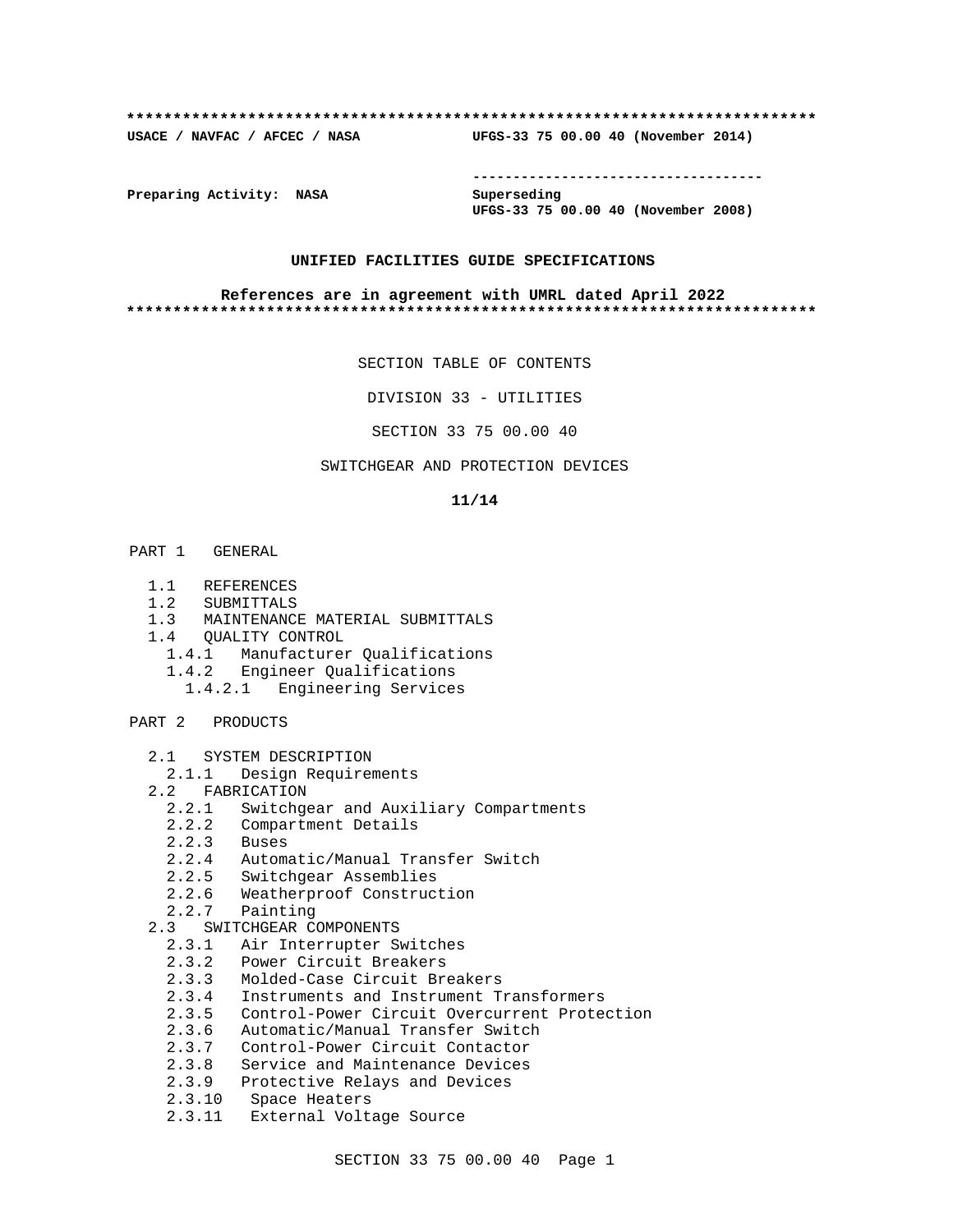## 2.4 FACTORY TESTING

# PART 3 EXECUTION

- 3.1 INSTALLATION
- 3.2 FIELD TESTING
- 3.3 SYSTEM STARTUP
	- 3.3.1 Relay Settings And Tests
- 3.3.2 Preliminary Inspection
- 3.3.3 Energizing Switchgear Assemblies
- -- End of Section Table of Contents --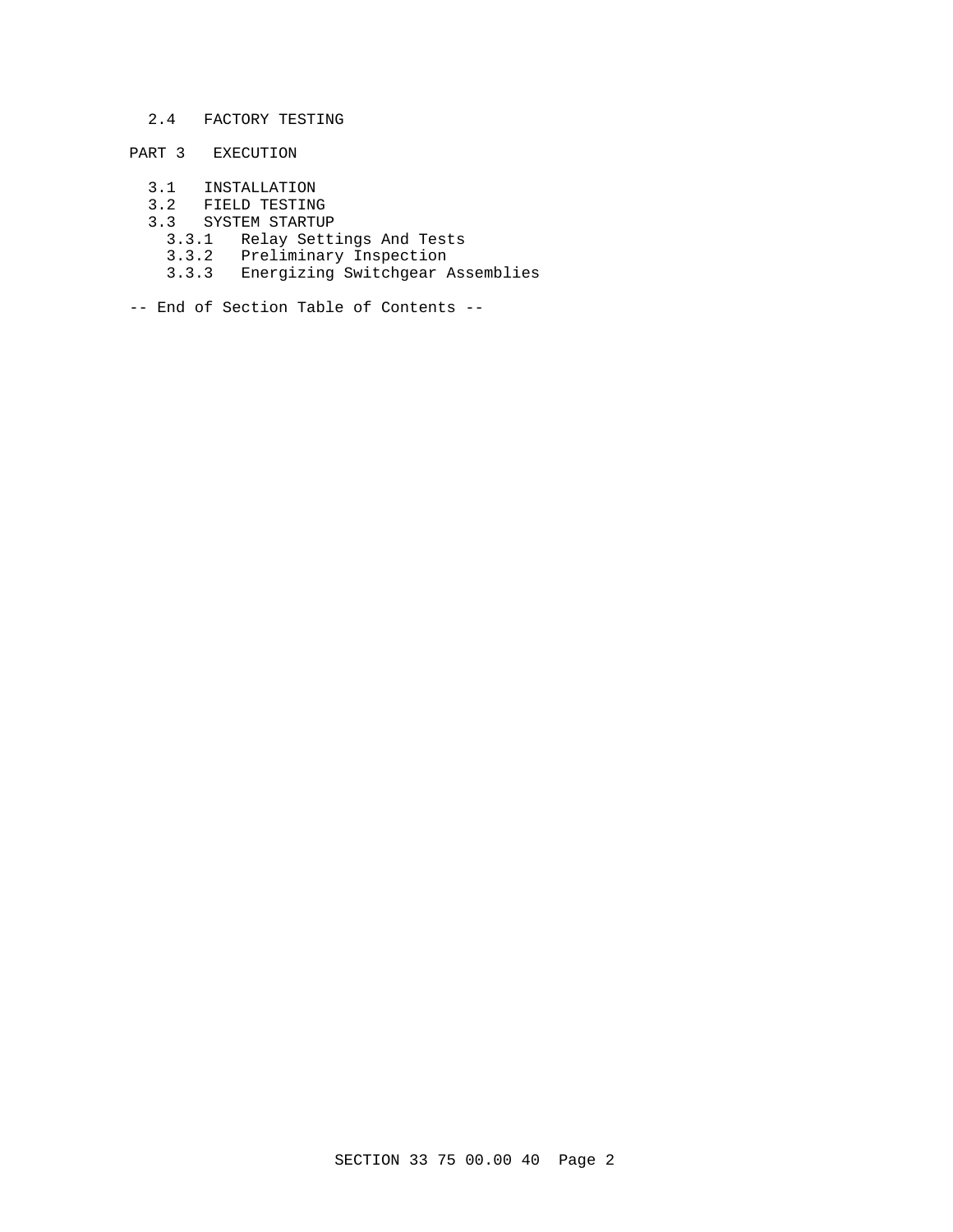**\*\*\*\*\*\*\*\*\*\*\*\*\*\*\*\*\*\*\*\*\*\*\*\*\*\*\*\*\*\*\*\*\*\*\*\*\*\*\*\*\*\*\*\*\*\*\*\*\*\*\*\*\*\*\*\*\*\*\*\*\*\*\*\*\*\*\*\*\*\*\*\*\*\***

**USACE / NAVFAC / AFCEC / NASA UFGS-33 75 00.00 40 (November 2014)**

**------------------------------------**

**Preparing Activity: NASA Superseding**

**UFGS-33 75 00.00 40 (November 2008)**

#### **UNIFIED FACILITIES GUIDE SPECIFICATIONS**

**References are in agreement with UMRL dated April 2022 \*\*\*\*\*\*\*\*\*\*\*\*\*\*\*\*\*\*\*\*\*\*\*\*\*\*\*\*\*\*\*\*\*\*\*\*\*\*\*\*\*\*\*\*\*\*\*\*\*\*\*\*\*\*\*\*\*\*\*\*\*\*\*\*\*\*\*\*\*\*\*\*\*\***

SECTION 33 75 00.00 40

SWITCHGEAR AND PROTECTION DEVICES **11/14**

**\*\*\*\*\*\*\*\*\*\*\*\*\*\*\*\*\*\*\*\*\*\*\*\*\*\*\*\*\*\*\*\*\*\*\*\*\*\*\*\*\*\*\*\*\*\*\*\*\*\*\*\*\*\*\*\*\*\*\*\*\*\*\*\*\*\*\*\*\*\*\*\*\*\***

**NOTE: This guide specification covers the requirements for switchgear and switchboards of special design or configuration. For primary-unit substations, use Section 26 11 16 SECONDARY UNIT SUBSTATIONS; for motor control centers, use Section 26 24 19.00 40 MOTOR CONTROL CENTERS; for power panelboards, use Section 26 24 16.00 40 PANELBOARDS. Show switchgear/switchboard elevation, dimensions, devices, instruments, and installation on drawings.**

**Adhere to** UFC 1-300-02 **Unified Facilities Guide Specifications (UFGS) Format Standard when editing this guide specification or preparing new project specification sections. Edit this guide specification for project specific requirements by adding, deleting, or revising text. For bracketed items, choose applicable item(s) or insert appropriate information.**

**Remove information and requirements not required in respective project, whether or not brackets are present.**

**Comments, suggestions and recommended changes for this guide specification are welcome and should be submitted as a** Criteria Change Request (CCR)**. \*\*\*\*\*\*\*\*\*\*\*\*\*\*\*\*\*\*\*\*\*\*\*\*\*\*\*\*\*\*\*\*\*\*\*\*\*\*\*\*\*\*\*\*\*\*\*\*\*\*\*\*\*\*\*\*\*\*\*\*\*\*\*\*\*\*\*\*\*\*\*\*\*\***

#### PART 1 GENERAL

#### 1.1 REFERENCES

**\*\*\*\*\*\*\*\*\*\*\*\*\*\*\*\*\*\*\*\*\*\*\*\*\*\*\*\*\*\*\*\*\*\*\*\*\*\*\*\*\*\*\*\*\*\*\*\*\*\*\*\*\*\*\*\*\*\*\*\*\*\*\*\*\*\*\*\*\*\*\*\*\*\***

**NOTE: This paragraph is used to list the publications cited in the text of the guide specification. The publications are referred to in the text by basic designation only and listed in this paragraph by organization, designation, date,**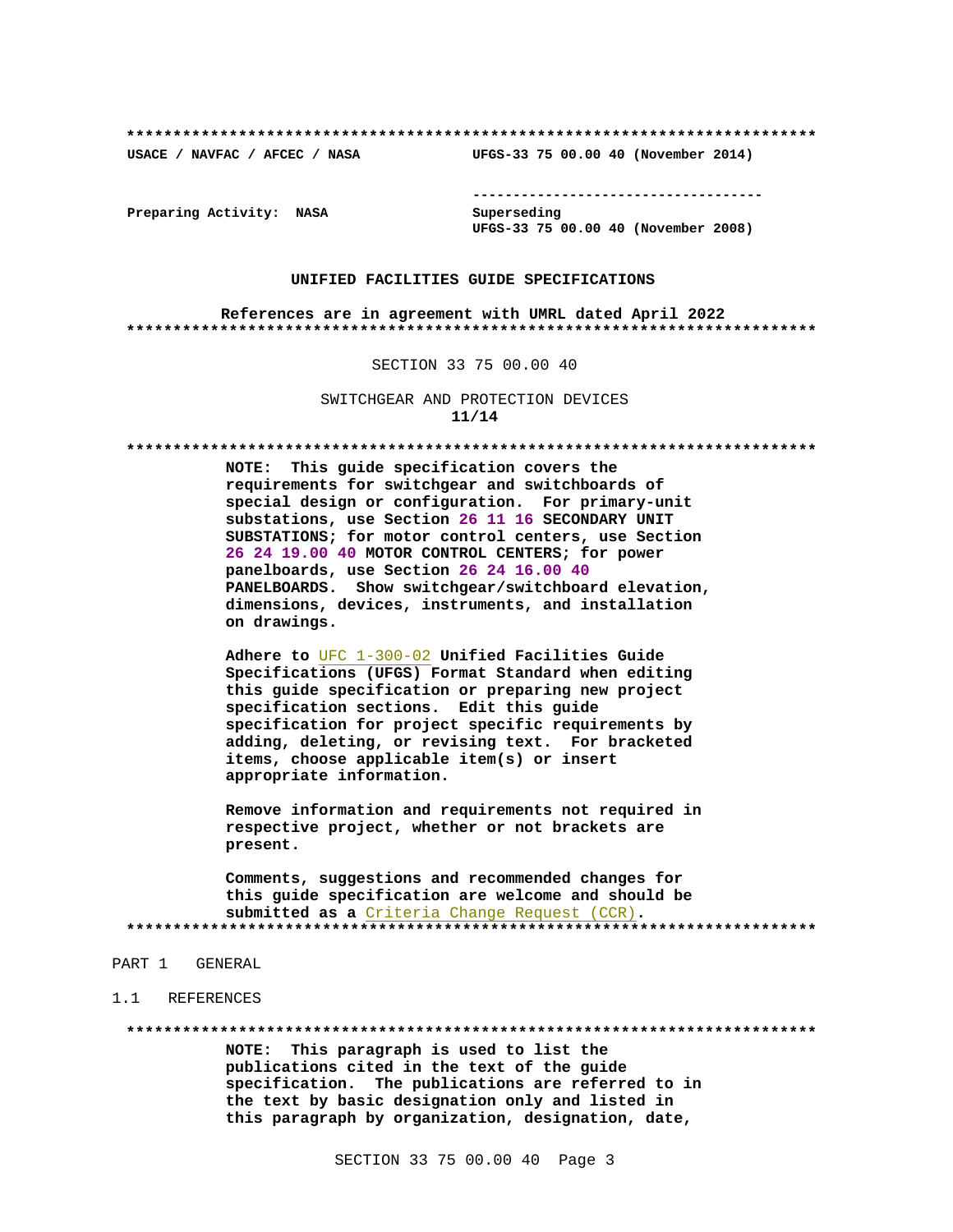**and title.**

**Use the Reference Wizard's Check Reference feature when you add a Reference Identifier (RID) outside of the Section's Reference Article to automatically place the reference in the Reference Article. Also use the Reference Wizard's Check Reference feature to update the issue dates.**

**References not used in the text are automatically deleted from this section of the project specification when you choose to reconcile references in the publish print process. \*\*\*\*\*\*\*\*\*\*\*\*\*\*\*\*\*\*\*\*\*\*\*\*\*\*\*\*\*\*\*\*\*\*\*\*\*\*\*\*\*\*\*\*\*\*\*\*\*\*\*\*\*\*\*\*\*\*\*\*\*\*\*\*\*\*\*\*\*\*\*\*\*\***

The publications listed below form a part of this specification to the extent referenced. The publications are referred to within the text by the basic designation only.

ASTM INTERNATIONAL (ASTM)

|                                             | <b>ASTM A1008/A1008M</b>       | (2021a) Standard Specification for Steel,<br>Sheet, Cold-Rolled, Carbon, Structural,<br>High-Strength Low-Alloy, High-Strength<br>Low-Alloy with Improved Formability,<br>Solution Hardened, and Bake Hardenable |
|---------------------------------------------|--------------------------------|------------------------------------------------------------------------------------------------------------------------------------------------------------------------------------------------------------------|
|                                             |                                | INSTITUTE OF ELECTRICAL AND ELECTRONICS ENGINEERS (IEEE)                                                                                                                                                         |
| IEEE 4                                      |                                | (2013) Standard Techniques for High<br>Voltage Testing                                                                                                                                                           |
| IEEE C2                                     |                                | (2017; Errata 1-2 2017; INT 1 2017)<br>National Electrical Safety Code                                                                                                                                           |
|                                             | <b>IEEE C37.20.1A</b>          | (2020) Metal-Enclosed Low-Voltage (1000<br>Vac and below, 3200 Vdc and below) Power<br>Circuit-Breaker Switchgear Amendment 1:<br>Control and Secondary Circuits and<br>Devices, and All Wiring                  |
|                                             | <b>IEEE C37.121</b>            | (2012) American National Standard for<br>Switchgear-Unit Substations - Requirements                                                                                                                              |
|                                             | IEEE C57.12.90                 | (2021) Test Code for Liquid-Immersed<br>Distribution, Power, and Regulating<br>Transformers                                                                                                                      |
| NATIONAL FIRE PROTECTION ASSOCIATION (NFPA) |                                |                                                                                                                                                                                                                  |
| NFPA 70                                     |                                | (2020; ERTA 20-1 2020; ERTA 20-2 2020; TIA<br>20-1; TIA 20-2; TIA 20-3; TIA 20-4)<br>National Electrical Code                                                                                                    |
|                                             | UNDERWRITERS LABORATORIES (UL) |                                                                                                                                                                                                                  |
| UL 467                                      |                                | (2013; Reprint Jun 2017) UL Standard for<br>Safety Grounding and Bonding Equipment                                                                                                                               |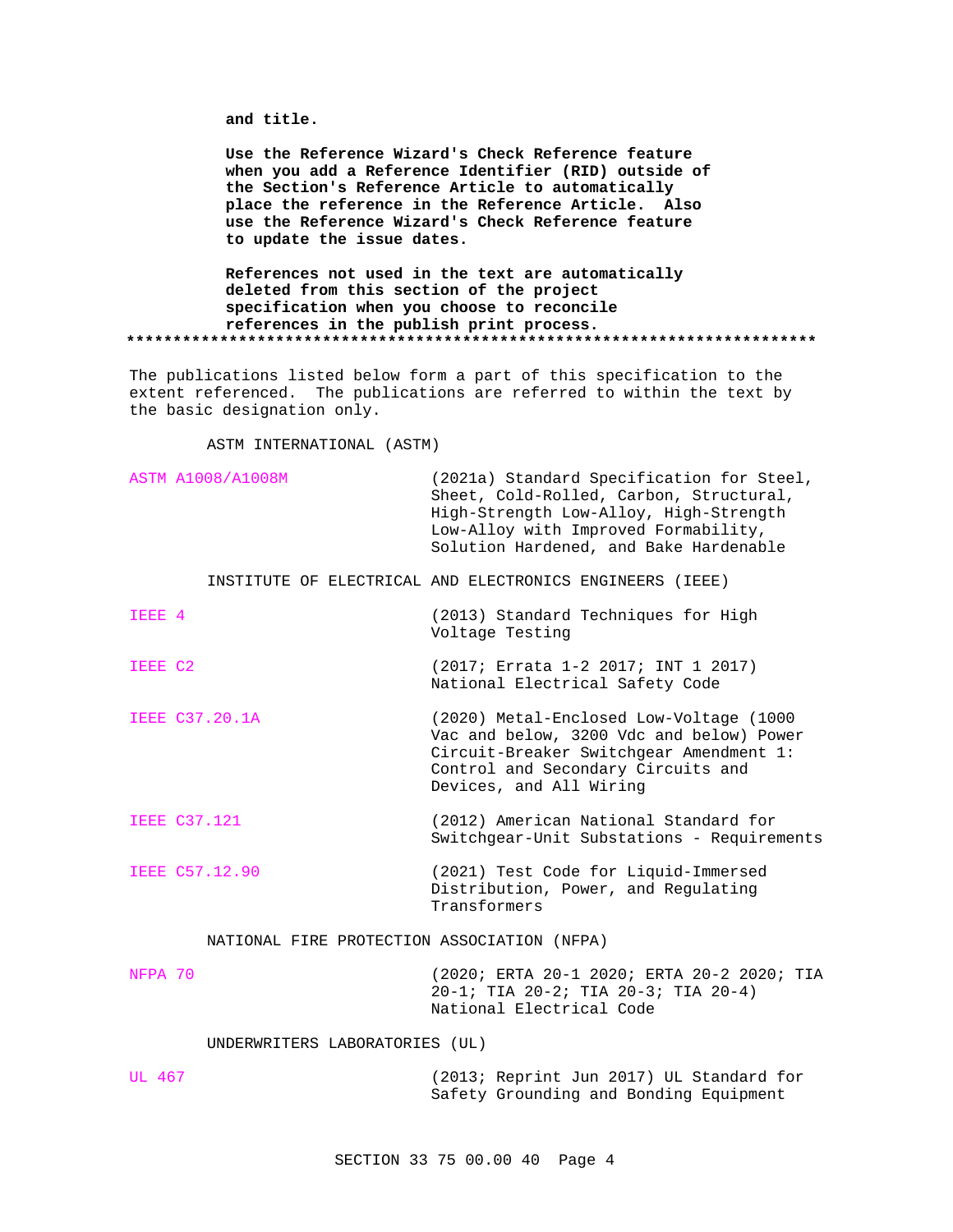#### 1.2 SUBMITTALS

## **\*\*\*\*\*\*\*\*\*\*\*\*\*\*\*\*\*\*\*\*\*\*\*\*\*\*\*\*\*\*\*\*\*\*\*\*\*\*\*\*\*\*\*\*\*\*\*\*\*\*\*\*\*\*\*\*\*\*\*\*\*\*\*\*\*\*\*\*\*\*\*\*\*\***

**NOTE: Review Submittal Description (SD) definitions in Section 01 33 00 SUBMITTAL PROCEDURES and edit the following list, and corresponding submittal items in the text, to reflect only the submittals required for the project. The Guide Specification technical editors have classified those items that require Government approval, due to their complexity or criticality, with a "G." Generally, other submittal items can be reviewed by the Contractor's Quality Control System. Only add a "G" to an item, if the submittal is sufficiently important or complex in context of the project.**

**For Army projects, fill in the empty brackets following the "G" classification, with a code of up to three characters to indicate the approving authority. Codes for Army projects using the Resident Management System (RMS) are: "AE" for Architect-Engineer; "DO" for District Office (Engineering Division or other organization in the District Office); "AO" for Area Office; "RO" for Resident Office; and "PO" for Project Office. Codes following the "G" typically are not used for Navy, Air Force, and NASA projects.**

**The "S" classification indicates submittals required as proof of compliance for sustainability Guiding Principles Validation or Third Party Certification and as described in Section 01 33 00 SUBMITTAL PROCEDURES.**

**Choose the first bracketed item for Navy, Air Force and NASA projects, or choose the second bracketed item for Army projects. \*\*\*\*\*\*\*\*\*\*\*\*\*\*\*\*\*\*\*\*\*\*\*\*\*\*\*\*\*\*\*\*\*\*\*\*\*\*\*\*\*\*\*\*\*\*\*\*\*\*\*\*\*\*\*\*\*\*\*\*\*\*\*\*\*\*\*\*\*\*\*\*\*\***

Government approval is required for submittals with a "G" or "S" classification. Submittals not having a "G" or "S" classification are [for Contractor Quality Control approval.][for information only. When used, a code following the "G" classification identifies the office that will review the submittal for the Government.] Submit the following in accordance with Section 01 33 00 SUBMITTAL PROCEDURES:

SD-01 Preconstruction Submittals Switchgear Assemblies[; G[, [\_\_\_\_]]] SD-02 Shop Drawings Switchgear Assemblies[; G[, [\_\_\_\_]]] Buses[; G[, [\_\_\_\_]]] Switchgear Components[; G[, [\_\_\_\_]]] Automatic/Manual Transfer Switch[; G[, [\_\_\_\_]]]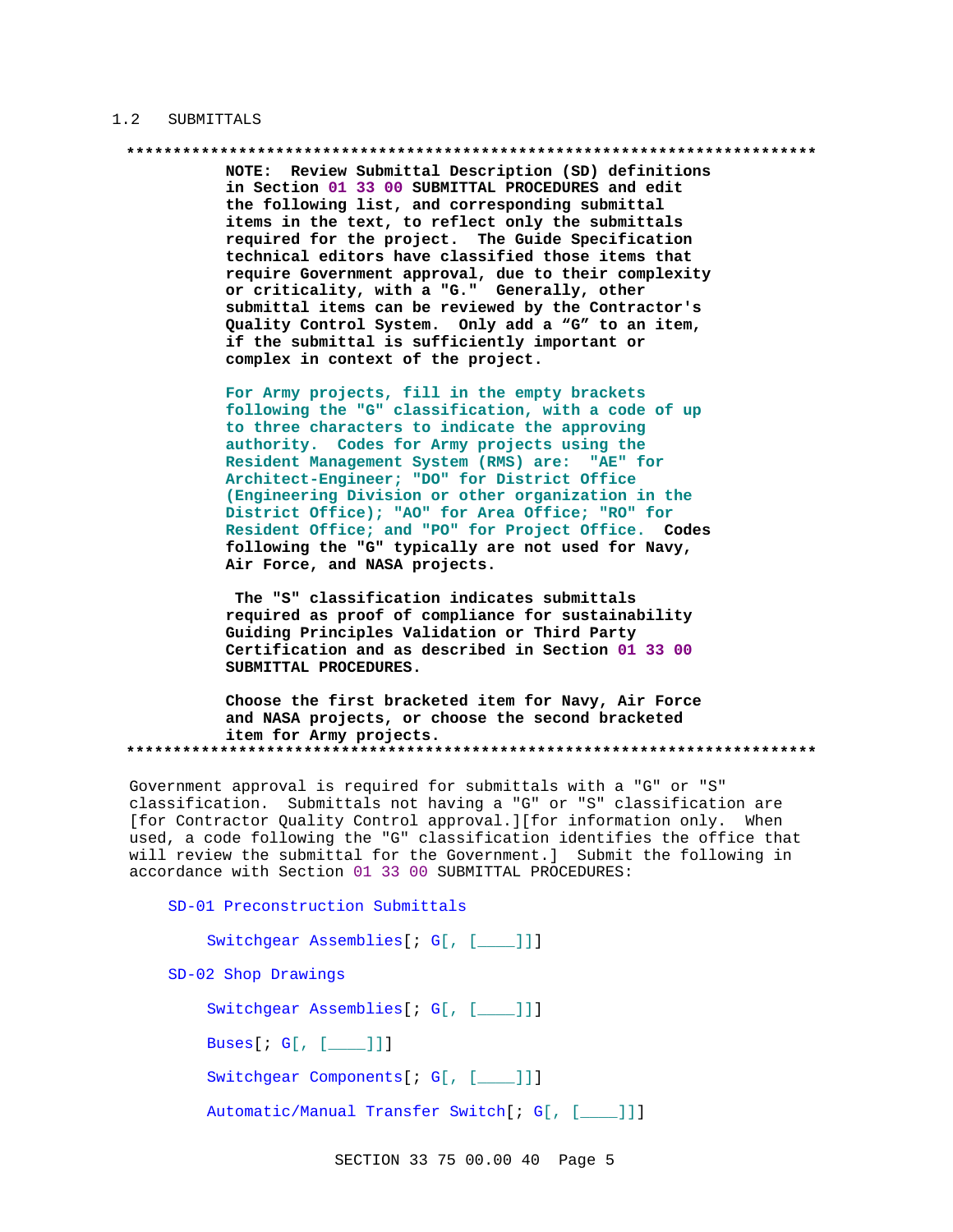```
Space Heaters[; G[, [____]]]
    Enclosures[; G[, [____]]]
    Weatherproof Enclosures[; G[, [____]]]
    Installation Drawings[; G[, [____]]]
SD-03 Product Data
    Equipment and Performance Data[; G[, [___]]]
    Equipment Foundation Data[; G[, [____]]]
    Switchgear Assemblies[; G[, [____]]]
    Enclosures[; G[, [___]]]
    Buses[; G[, [____]]]
    Switchgear Components[; G[, [____]]]
    Weatherproof Enclosures[; G[, [____]]]
    Automatic/Manual Transfer Switch[; G[, [____]]]
    Space Heaters[; G[, [___]]]
SD-06 Test Reports
    Electrical Acceptance Tests[; G[, [____]]]
    High-Voltage Tests[; G[, [____]]]
    Current Test[; G[, [___]]]
    Insulation-Resistance Test[; G[, [____]]]
    Weatherproof Test[; G[, [____]]]
    Electrical Current and Voltage Tests[; G[, [___]]]
    Ratio and Polarity Tests[; G[, [____]]]
    High-Voltage (Hi-Pot) Withstand Test[; G[, [____]]]
    Final Test Data[; G[, [____]]]
SD-07 Certificates
    Certificates[; G[, [____]]]
SD-08 Manufacturer's Instructions
    Switchgear Assemblies[; G[, [____]]]
SD-10 Operation and Maintenance Data
```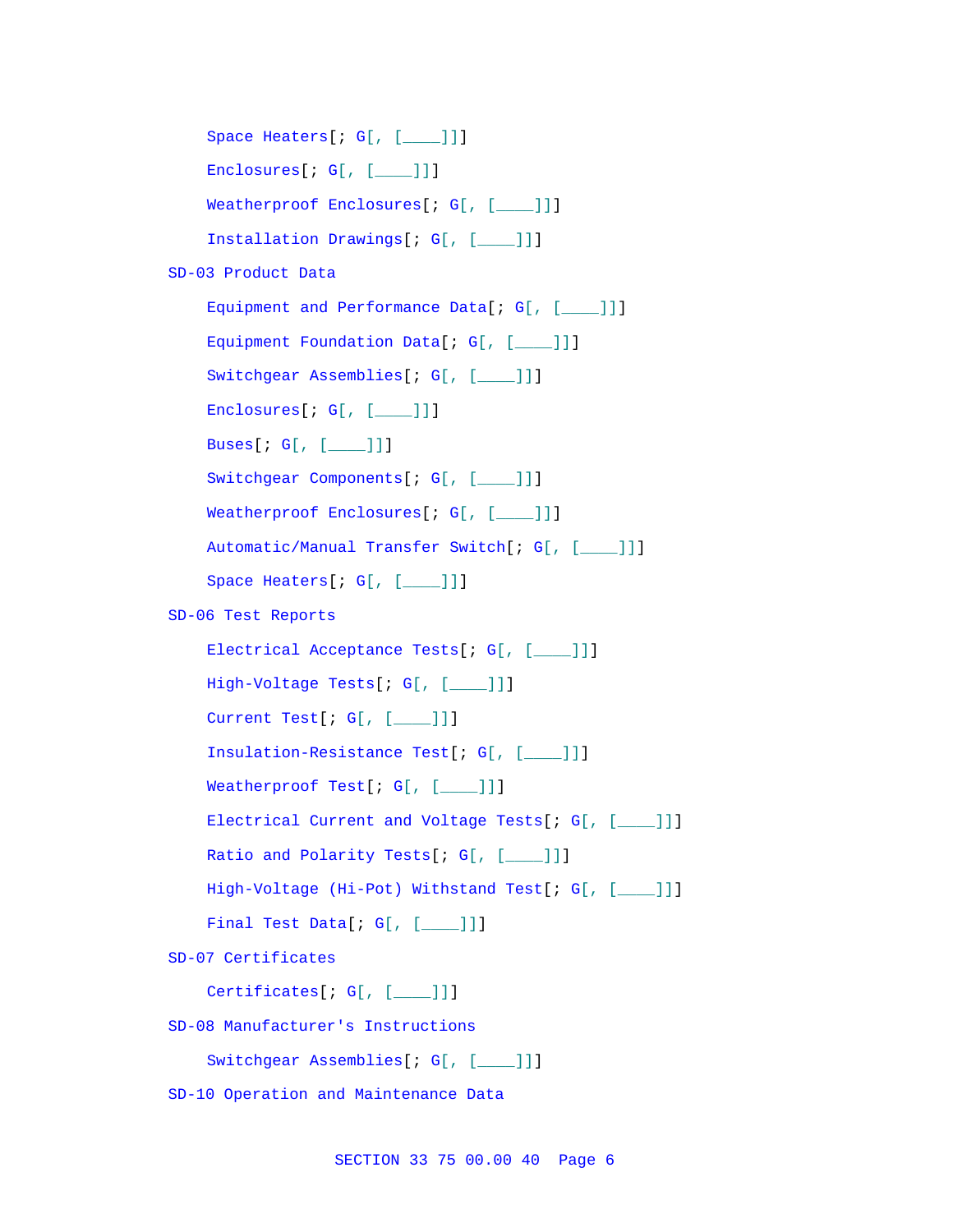Switchgear Assemblies[; G[, [\_\_\_\_]]]

Transfer Switches[; G[, [\_\_\_]]]

Space Heaters[; G[, [\_\_\_]]]

### 1.3 MAINTENANCE MATERIAL SUBMITTALS

Submit manufacturer's instructions for the switchgear assemblies including special provisions required to install equipment components and system packages. Provide special notices that detail impedances, hazards, safety precautions, and installation instructions.

## 1.4 QUALITY CONTROL

1.4.1 Manufacturer Qualifications

Provide material and equipment under this specification that is the standard catalog product of a manufacturer regularly engaged in the manufacture of switchgear assemblies and their component parts and equipment. Provide equipment that is of the latest standard design for [indoor] [outdoor] service and that has been in repetitive manufacture for at least [50] [\_\_\_\_\_] units.

## 1.4.2 Engineer Qualifications

Perform electrical power system's circuit loading requirements and analyses by a professional electrical engineer registered with the National Society of Professional Engineers (NSPE). Select a professional engineer who has conducted electrical coordination studies and tests for not less than five projects of comparable size and complexity. Perform work by or under the direct supervision of the registered professional electrical engineer.

Submit certificates to verify the qualifications of the Registered Professional Electrical Engineer.

## 1.4.2.1 Engineering Services

Select an electrical engineer holding a valid state license as a Professional Engineer in the jurisdiction where the project is being constructed, and who specializes in relays and coordinating systems associated with electric-power apparatus for the manufacturer of the equipment, to coordinate all circuit-interrupting devices before the substation is energized. Duties and responsibilities of the engineer include the following work.

## a. Preliminary Survey and System Coordination Study

Review necessary short-circuit calculations to determine the minimum and maximum values of short-circuit current for faults anywhere in the system. Review values of fault current to be expected at each protective device shown on the one-line diagrams.

Prepare one-line diagrams that indicate by means of single lines and simplified symbols the course and component devices of an electric circuit or system of circuits and their electrical characteristics.

Inspect equipment and determine the intended function of each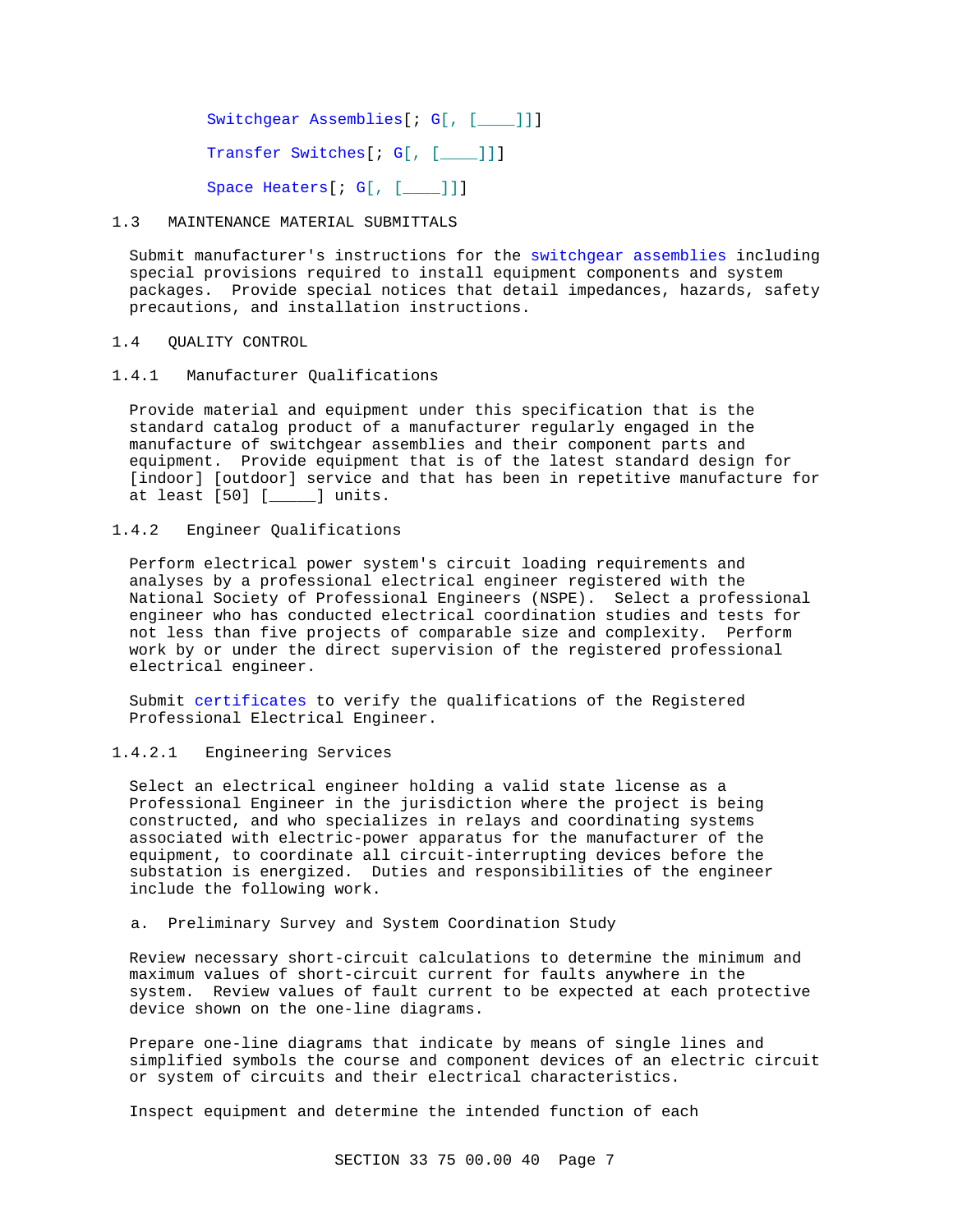circuit-interrupting device and the manner in which it is connected to provide a properly coordinated electrical power system under normal load and fault conditions.

Check and compare wiring diagrams furnished by the manufacturer with actual connections of the equipment to verify that each device is properly connected to perform its intended function.

## b. Time/Current Curves and Settings

Plot time/current curves on a single sheet of graph paper or electronic format for those devices that are to operate selectively in series with each other using a common current scale, with current ratings at the lowest-voltage level. Plot curves progressively as each circuit is studied, starting with the device farthest from the source. Make each curve on the graph include tolerance band and show degree of coordination with each successive device. Coordinate adjustable and nonadjustable protective devices to operate on the minimum current that permits distinguishing between fault and load current in a minimum amount of time.

Select time and current settings for the adjustable devices that operate in sequence with the nonadjustable devices to isolate a fault with a minimum of disturbance to the unfaulted portion of the system.

PART 2 PRODUCTS

#### 2.1 SYSTEM DESCRIPTION

Submit switchgear assemblies that conform to IEEE C37.20.1A.

Submit equipment and performance data for electrical equipment consisting of the following:

- a. One-line diagram of electrical equipment and system.
- b. Short-circuit calculations and a table of short-circuit fault currents at critical points in the electrical system.
- c. Spare Parts Data
- d. Time/current coordination curves on 270 by 380 millimeter 10 1/2 by 15 inch translucent tracing paper for each relay device.
- e. Table of recommended relay settings.

Submit equipment foundation data for switchgear assemblies that includes plan dimensions of foundations and relative elevations, equipment weight and operating loads, horizontal and vertical loads, horizontal and vertical clearances for installation, and size and location of anchor bolts.

### 2.1.1 Design Requirements

Submit connection diagrams indicating the relations and connections of the following items: switchgear assemblies, buses, switchgear components, automatic/manual transfer switch, and space heaters. Show the general physical layout of all controls, the interconnection of one system (or portion of system) with another, and internal tubing, wiring, and other devices.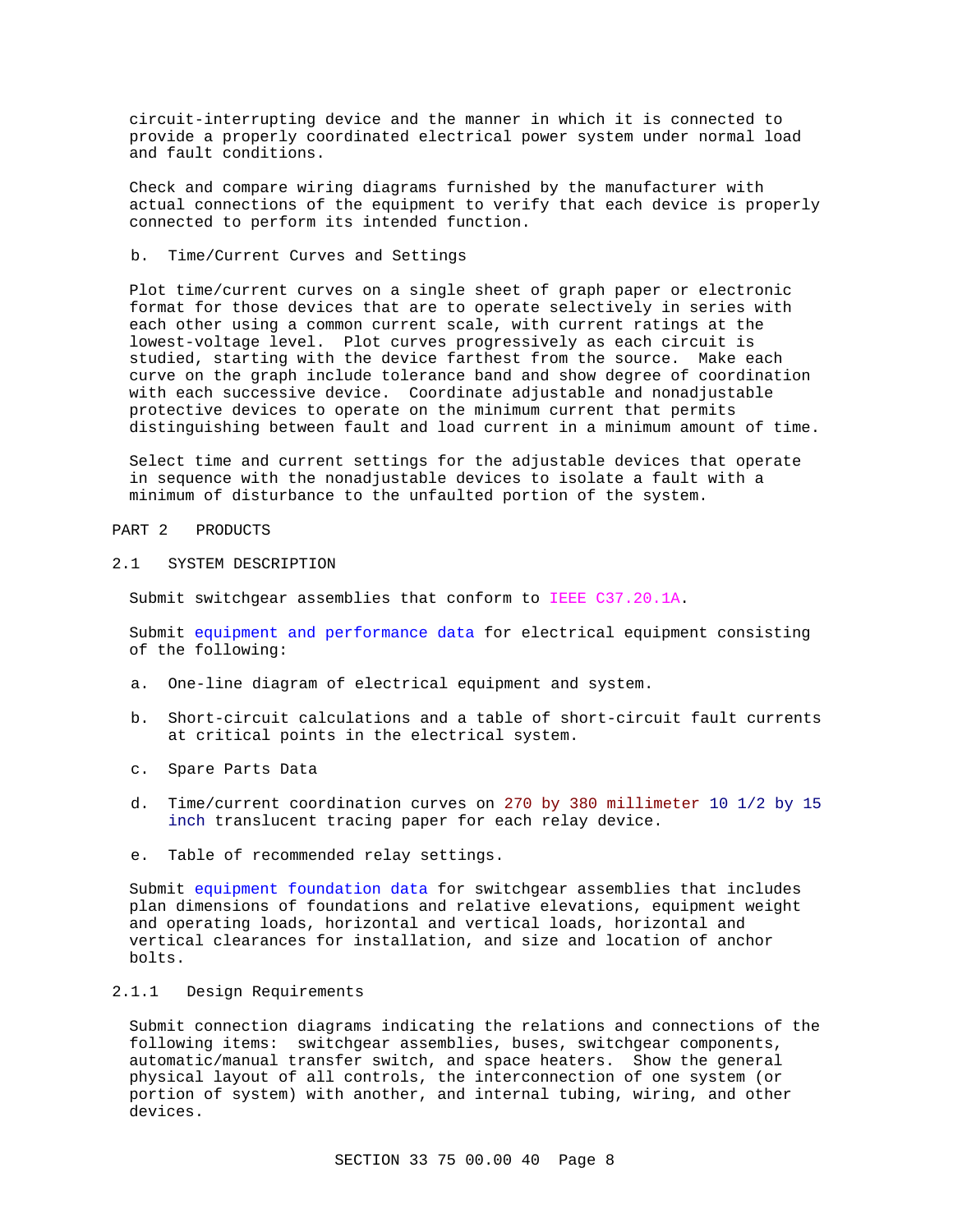Submit fabrication drawings consisting of fabrication and assembly details to be performed in the factory for the following items: switchgear assemblies, buses, switchgear components, automatic/manual transfer switch, enclosures, and space heaters.

### 2.2 FABRICATION

#### 2.2.1 Switchgear and Auxiliary Compartments

**\*\*\*\*\*\*\*\*\*\*\*\*\*\*\*\*\*\*\*\*\*\*\*\*\*\*\*\*\*\*\*\*\*\*\*\*\*\*\*\*\*\*\*\*\*\*\*\*\*\*\*\*\*\*\*\*\*\*\*\*\*\*\*\*\*\*\*\*\*\*\*\*\*\* NOTE: Ability to remove access covers is required for maintenance activities. In addition, access may be required to inspect this device while circuits are energized (for example, using infrared imaging). Minimum distances to energized circuits is specified in OSHA Standards Part 1910.333 (Electrical - Safety-Related work practices). OSHA Standards are available on the internet. \*\*\*\*\*\*\*\*\*\*\*\*\*\*\*\*\*\*\*\*\*\*\*\*\*\*\*\*\*\*\*\*\*\*\*\*\*\*\*\*\*\*\*\*\*\*\*\*\*\*\*\*\*\*\*\*\*\*\*\*\*\*\*\*\*\*\*\*\*\*\*\*\*\***

Stationary mount switchgear assemblies and auxiliary equipment in self-supporting, self-contained, sheet metal enclosures with front-hinged doors and hinged rear covers. Join sheet metal compartments together to form a continuous structure. Provide sheet metal barriers, enclosures, and external covers and doors that are constructed from cold-rolled carbon-steel sheets of commercial quality not less than [1.9] [\_\_\_\_\_] millimeter [14] [\_\_\_\_\_]-gage, with stretcher-level flatness in accordance with ASTM A1008/A1008M.

Provide unit sheet metal that encloses one or more vertically mounted power circuit breakers or auxiliary equipment in individual sheet metal compartments and a full height rear compartment. Provide housing that is approximately 2300 millimeter 90-inches high with individual ventilated [front] [rear]-hinged panels and bolted top and rear covers. Provide rear compartment that contains the main bus, main bus-tap connections, cable connections, and instrument transformers.

## 2.2.2 Compartment Details

Completely wire compartments with cable terminals, cable clamps, control bus, control power switch, and terminal blocks. Provide terminal blocks that are readily accessible for the external connections of metal-clad switchgear.

Run low-voltage wiring for controls and accessories to terminal blocks having numbered points, as indicated, to identify circuits. Run low-voltage wiring in conduit or wiring raceways to isolate the wiring from high-voltage circuits. Identify wiring connections.

Identify each compartment of the switchgear assembly by an identification plate engraved with circuit and function designations.

Provide removable elements of the same type and rating in the switchgear assembly that are physically and electrically interchangeable in corresponding compartments. Provide front-hinged panel that is suitable for mounting instruments, relays, control switches, and indicating lamps.

Provide barriers between a sectionalized bus with bus sectionalizing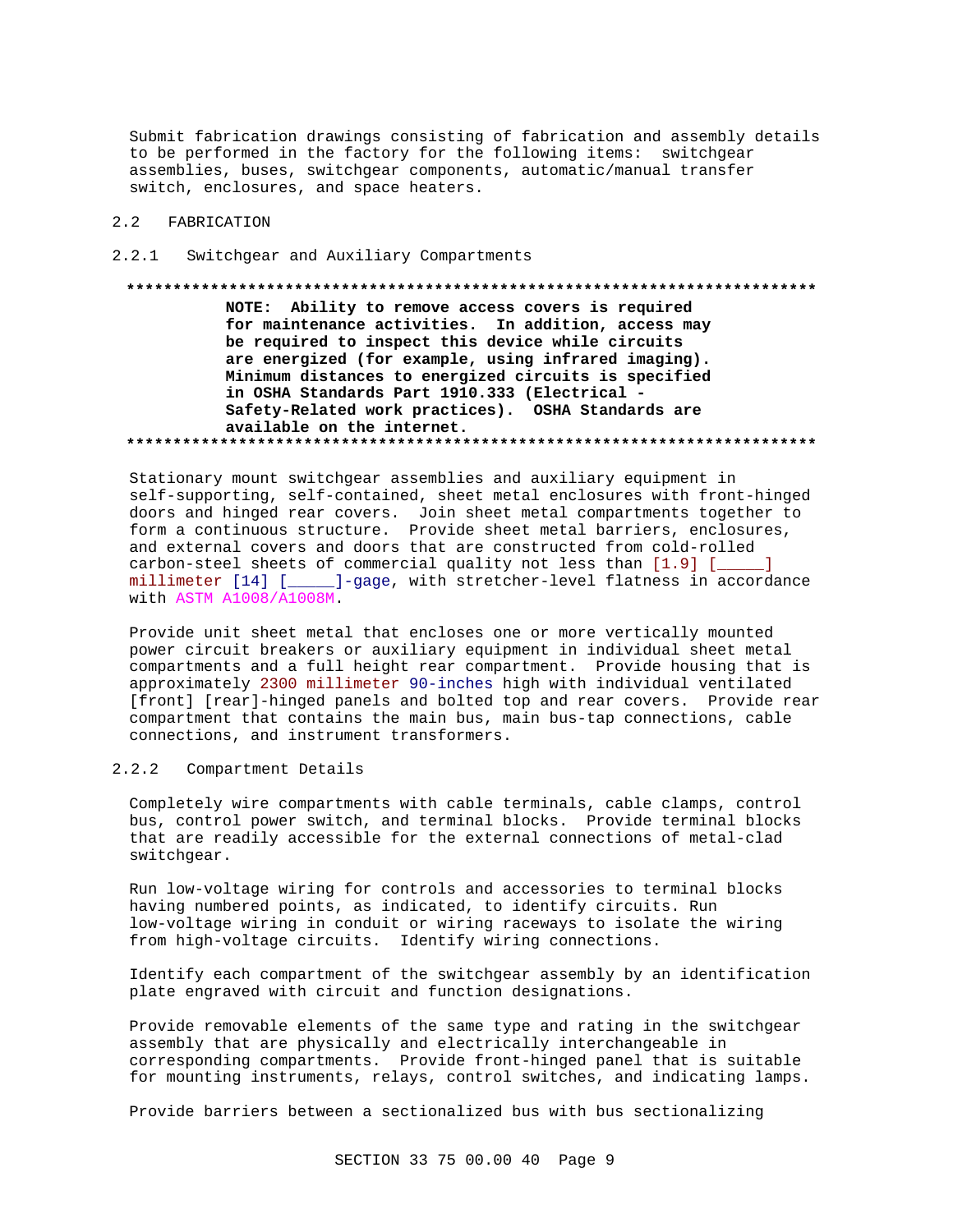breakers in a compartment that are sheet steel not less than [3.1] [ millimeter [11] [\_\_\_\_\_] gage. Provide other covers, barriers, panels, and doors that are not less than [1.9] [\_\_\_\_\_] millimeter [14] [\_\_\_\_\_] gage.

Reinforce each compartment with structural members and weld together. Ground welds to a smooth flat surface before painting.

### 2.2.3 Buses

Completely bus switchgear assemblies utilizing electrical grade, high conductivity, solid copper bus bar having a rectangular cross section. Uniformly position and phase sequence, riser and bus tap connections in accordance with IEEE C37.20.1A. Support and brace buses to withstand both electrically and mechanically the short circuit current ratings.

Silverplate termination and connection points by an electroplating process for all bus bar used in the switchgear. Silver coating methods that do not use the flow of electrical current as part of the process are not acceptable. After plating, do not sand or otherwise abrade the contact surface, but clean it with a soft cloth immediately prior to final assembly.

Make all bus bar connections using silicon bronze bolts with wide flat silicon bronze washers under the bolt head and nut. Tighten and check these connections by use of a calibrated torque wrench. Other connection designs are allowed with the written agreement of the Contracting Officer.

- [ Provide main bus that is readily accessible for connection of future switchgear assemblies at either end. Provide main and auxiliary control drawout type connections that are silver-to-silver contact, positive pressure, self-aligning, with enclosure-to-enclosure stationary mechanism when breaker is in drawout position.
- ] Provide voltage rating and insulation level of switchgear assemblies as specified and that conform to IEEE C37.20.1A.

Provide temperature limits for buses and bus-tap connections in switchgear assemblies that are in accordance with IEEE C37.20.1A.

Provide a continuous rigid copper ground bus that extends throughout the entire assembly and that grounds the stationary structure and equipment. Provide ground bus that is capable of carrying the rated short circuit current of the protective devices in the switchgear assembly for a minimum period of one second.

Completely wire compartments with cable terminals, cable clamps, control bus, control power switch, and terminal blocks. Provide terminal blocks that are readily accessible for the external connections of metal-clad switchgear.

Run low-voltage wiring for controls and accessories to terminal blocks having numbered points, as indicated, to identify circuits. Run low-voltage wiring in conduit or wiring raceways to isolate the wiring from high-voltage circuits. Identify wiring connections.

Identify each compartment of the switchgear assembly by an identification plate engraved with circuit and function designations.

**\*\*\*\*\*\*\*\*\*\*\*\*\*\*\*\*\*\*\*\*\*\*\*\*\*\*\*\*\*\*\*\*\*\*\*\*\*\*\*\*\*\*\*\*\*\*\*\*\*\*\*\*\*\*\*\*\*\*\*\*\*\*\*\*\*\*\*\*\*\*\*\*\*\***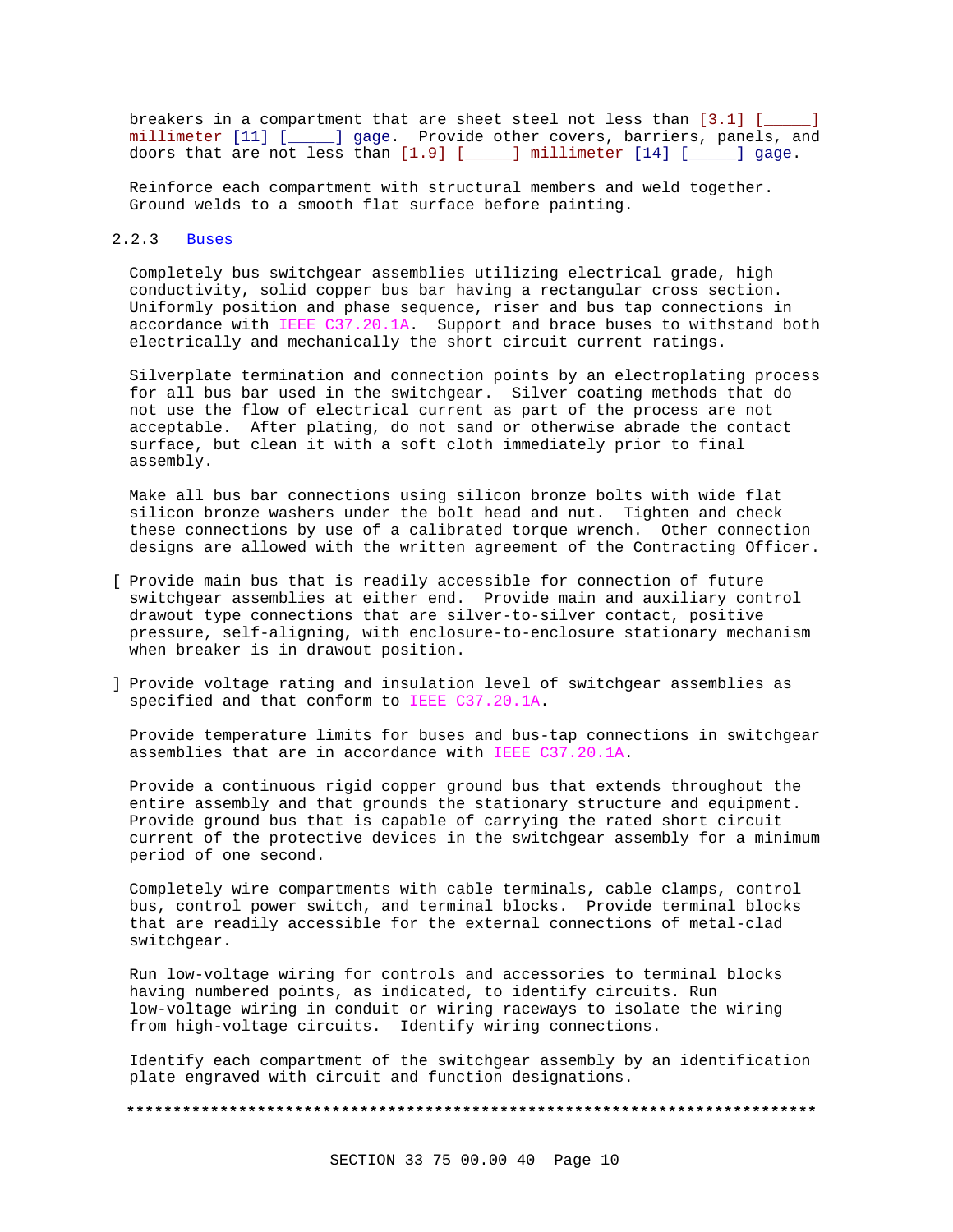## **NOTE: Delete the following paragraphs when the switchgear units are not bus connected. \*\*\*\*\*\*\*\*\*\*\*\*\*\*\*\*\*\*\*\*\*\*\*\*\*\*\*\*\*\*\*\*\*\*\*\*\*\*\*\*\*\*\*\*\*\*\*\*\*\*\*\*\*\*\*\*\*\*\*\*\*\*\*\*\*\*\*\*\*\*\*\*\*\***

Provide metal-enclosed bus of non-segregated group phase construction that includes rigid insulated conductors and supports in a grounded metal enclosure with associated ventilation and space-heater enclosures, condensation barriers, expansion and connection joints, and fittings in accordance with IEEE C37.20.1A.

Completely bus enclosures with an insulated solid rigid copper bus bar of rectangular cross section. Uniformly position and phase sequence bar and connections within the enclosure for adaptation to metal-clad switchgear assemblies and power transformers, in accordance with IEEE C37.20.1A.

Support and brace bus bar to withstand short-circuit stresses with momentary current ratings, in accordance with IEEE C37.20.1A. Silverplate and bolt together contact surfaces of all bus connections to ensure maximum conductivity. Provide voltage and current ratings that conform to IEEE C37.20.1A.

Provide insulating supports that consist of track-resistant, flame-retardant IEEE Class 130 electrical insulating materials. Provide voltage rating and insulation level that conform to IEEE C37.20.1A.

Provide sheet metal weatherproof enclosures that are constructed from carbon steel sheets of commercial quality, not less than [1.9] [\_\_\_\_\_] millimeter [14] [\_\_\_\_\_] gage. Reinforce each section with structural members and bolt together. Structurally support complete assembly as indicated.

## 2.2.4 Automatic/Manual Transfer Switch

Make provision for the automatic transfer of load on loss of voltage, low voltage, single phasing, reverse phase rotation of either source, and the automatic transfer of load upon restoration of normal service without a service interruption. Under normal operation, close both main secondary breakers with the main bus tie breaker open and the automatic/manual transfer control switch in the automatic position, and energize and load each source of supply.

Electrically operate main and bus tie breakers with remote pushbutton controls electrically interlocked so that only two of the three breakers close by operation of the respective breaker-closing mechanisms when the automatic/manual transfer control switch is in the manual position.

Ensure main secondary breaker compartments include undervoltage and phase-sequence relays with adjustable time-delay between 30 and 200 cycles.

Provide auxiliary relays that automatically open the proper main secondary breaker and close the main bus tie breaker under fault conditions. Include provisions for the automatic reclosing of the main secondary breakers before opening the main bus tie breaker when normal service is restored.

Provide lockout relays that prevent automatic transfer of load from undervoltage caused by overload or transient conditions. Provide lockout relay controls that are connected into the closing circuit of the main tie breaker to prevent operation under lockout conditions and that are the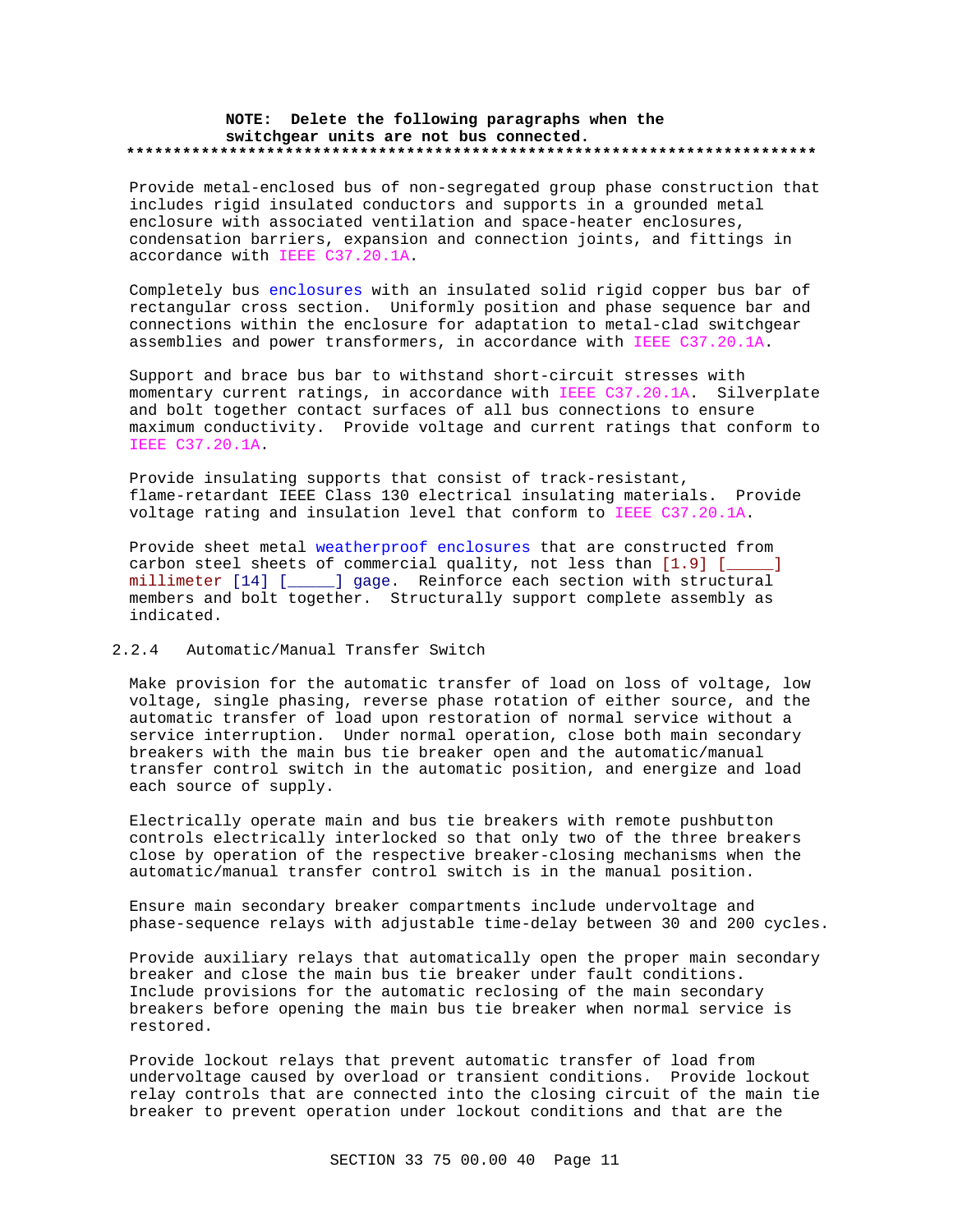hand-reset type.

Provide main bus tie breaker compartment that includes an automatic/manual transfer switch which disconnects the automatic transfer features when in the manual position. Provide main secondary and bus tie breakers that are manually inoperable when the automatic/manual transfer control switch is in the automatic position.

Provide a bypass switch to permit manual momentary paralleling of the two sources of supply in restoring normal service without interruption.

Provide main secondary and bus tie breakers that are manually operable when the automatic/manual transfer control switch is in the manual position.

Provide a contactor for the automatic transfer of control power. Provide control power transformers that capable of furnishing power through the selective contactor for the bus tie breaker, feeder breakers, compartment heaters, interior lighting, utility outlets, battery chargers, and other miscellaneous equipment.

Supply secondary switchgear assembly or assemblies from two separate sources, with each source normally carrying load as indicated. Under normal operation, close both main secondary breakers with the main bus tie breaker open. Do not operate two sources of supply in parallel.

### 2.2.5 Switchgear Assemblies

Provide general arrangement of the number of compartments and each compartment's components as shown.

- [ Provide bus sectionalizing switchgear compartments that include a metal-enclosed low-voltage power circuit breaker.
- ][Provide secondary feeder switchgear compartments that include the following equipment:
- [ a. Metal-enclosed low-voltage power circuit breaker
- ][b. Provisions for terminating cables of the metal-enclosed bus

]][Provide auxiliary station power compartments that include the following:

- [ a. Control-power transformer and primary fuses
- ][b. Circuit overload protection
- ][c. Potential transformers for relaying purposes
- ][d. Lamp ground detectors
- ][e. Batteries and battery charger
- ][f. Circuit breaker control transformer

]][Provide auxiliary metering compartments that include the following:

[ a. Current transformers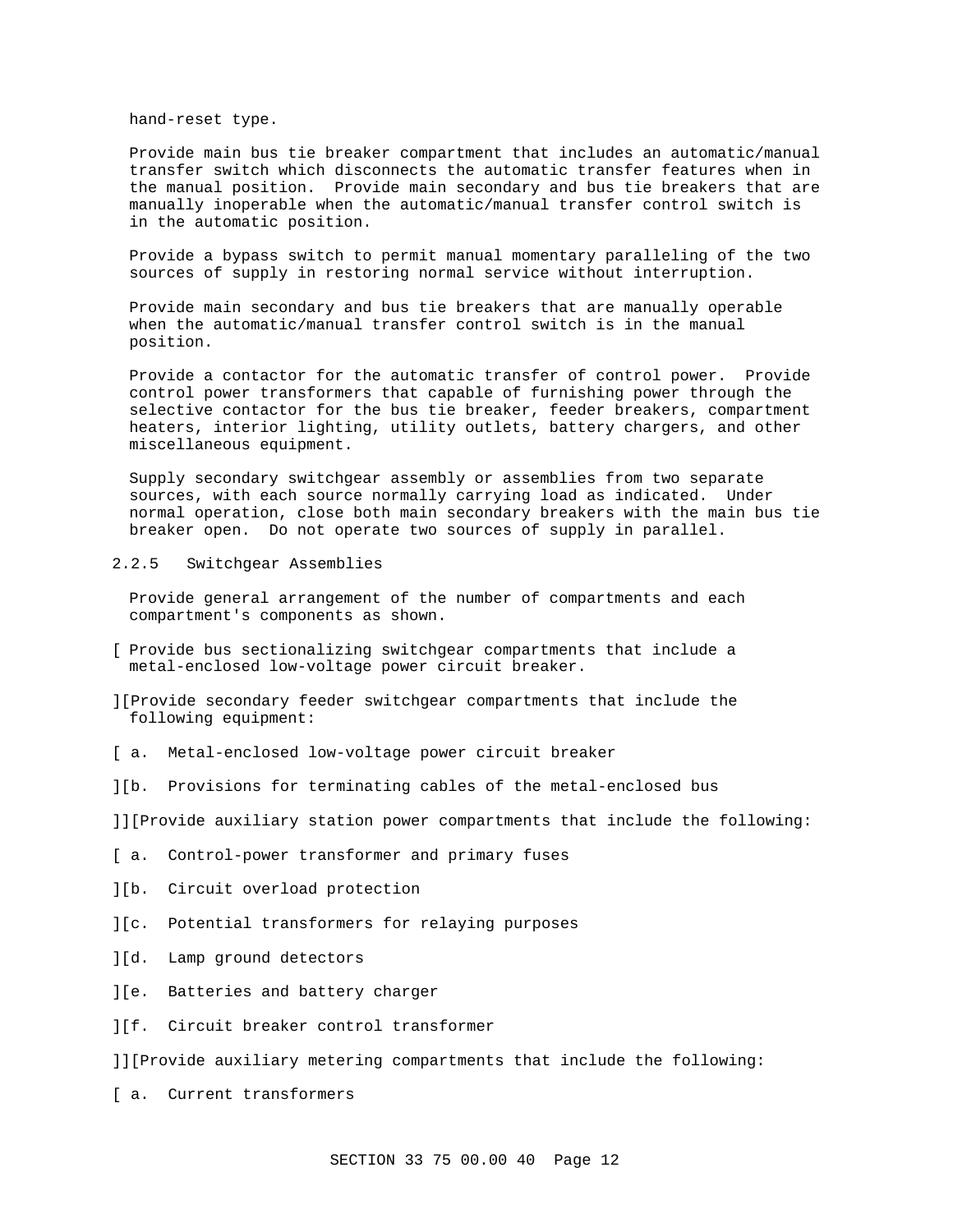- ][b. Ammeters and ammeter switches
- ][c. Potential transformers
- ][d. Voltmeters and voltmeter switches
- ][e. Watt-hour meters
- ][f. Reverse current directional relays
- ][g. Lamp ground detectors
- ][h. Cooling fans
- ]][Provide auxiliary bus sectionalizing compartments that include a contactor for automatic transfer of control power and auxiliary devices.
- ][Provide switchgear compartments for future use that are fully equipped to receive the removable element with complete bus connections, disconnecting devices, rails, and cell interlocks.
- ][Provide filler compartments incidental to the switchgear assembly that are empty compartments with hinged cover plates.
- ][Provide main and feeder power circuit breakers that are suitable for fully rated [nonselective] [selective] trip systems in accordance with IEEE C37.121.
- ]2.2.6 Weatherproof Construction

Provide switchgear assemblies for outdoor applications that are weatherproof NEMA Type 3R enclosures, with ventilated [front] [and rear]-hinged doors, base, and roof sections. Provide flanged access doors that close against rubber or similar gasketing material. Provide ventilated openings with filtered covers and screened vents for protection against the weather and insects. Equip doors with latch, stops, and door-locking mechanism.

Provide roof section that is unit construction with removable sloping cover and overhanging roof drip edge. Provide base section that is unit construction and that supports metal-enclosed switchgear [150] [\_\_\_\_\_] millimeter [six] [\_\_\_\_\_]-inches above the concrete foundation.

- [ Provide switchgear enclosures that include a removable steel floor plate which is drilled for conduit and cable during installation. Undercoat floor and roof of the switchgear with a heavy rubberized protective sealing material at least [0.79] [\_\_\_\_\_] millimeter [1/32] [\_\_\_\_\_]-inch thick.
- ][Equip each enclosure subject to an outside or humid environment with thermostatically controlled electric space heaters and cooling fans to minimize condensation. Make provisions for terminating incoming and outgoing underground cables.
- ]2.2.7 Painting

**\*\*\*\*\*\*\*\*\*\*\*\*\*\*\*\*\*\*\*\*\*\*\*\*\*\*\*\*\*\*\*\*\*\*\*\*\*\*\*\*\*\*\*\*\*\*\*\*\*\*\*\*\*\*\*\*\*\*\*\*\*\*\*\*\*\*\*\*\*\*\*\*\*\* NOTE: For all outdoor applications and all indoor applications in a harsh environment refer to Section**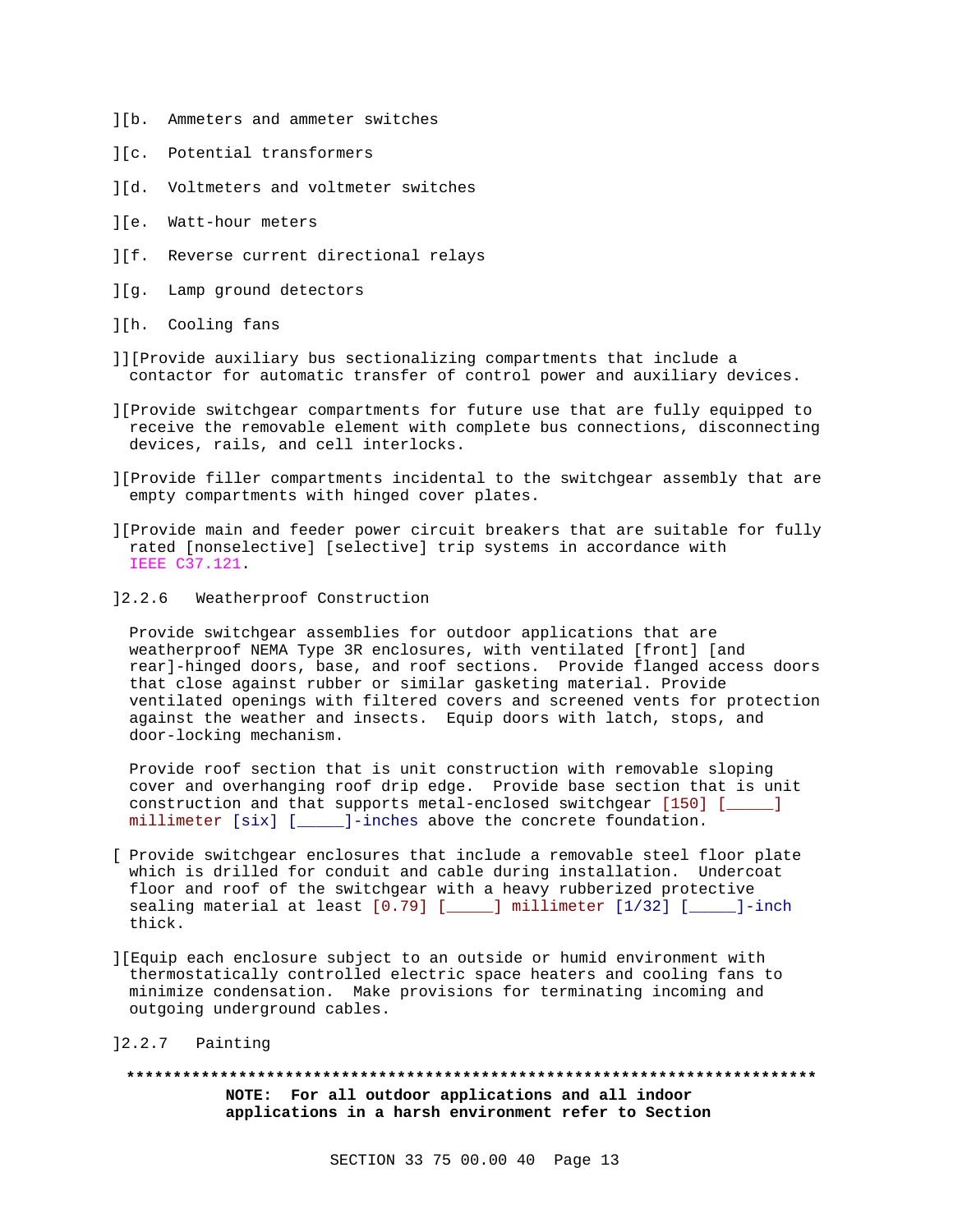**09 96 00 HIGH-PERFORMANCE COATINGS. High performance coatings are specified for all outdoor applications because ultraviolet radiation breaks down most standard coatings, causing a phenomena known as chalking, which is the first stage of the corrosion process. For additional information contact The Coatings Industry Alliance, specific suppliers such as Keeler and Long and PPG, and NACE International (NACE). \*\*\*\*\*\*\*\*\*\*\*\*\*\*\*\*\*\*\*\*\*\*\*\*\*\*\*\*\*\*\*\*\*\*\*\*\*\*\*\*\*\*\*\*\*\*\*\*\*\*\*\*\*\*\*\*\*\*\*\*\*\*\*\*\*\*\*\*\*\*\*\*\*\***

After fabrication, prepare and paint exposed ferrous-metal surfaces of switchgear assemblies and component equipment. Provide standard finish by the manufacturer on assemblies and component equipment when used for most indoor installations. For harsh indoor environments (any area subjected to chemical and/or abrasive action), and all outdoor installations, refer to Section 09 96 00 HIGH-PERFORMANCE COATINGS.

#### 2.3 SWITCHGEAR COMPONENTS

## 2.3.1 Air Interrupter Switches

Provide the manually group-operated three-pole, gang-operated, stationary type air interrupter switches in accordance with IEEE C37.121 and IEEE C37.20.1A, that carry the rated current continuously.

Provide stored energy type quick-make/quick-break operating mechanism with positive action for fault closing and load-interrupting capability. Provide a handle speed that is independent of operation.

- [ Provide the stored energy type operator, designed for easy inspection with a basic impulse level (BIL) of [95 at 14.4 kilovolts] [110 at 35 kilovolts]. Mechanically interlock access door with a switch mechanism. Provide [2.7] [\_\_\_\_\_] millimeter [12] [\_\_\_\_\_]-gage minimum sheet steel switch enclosure. Provide switch gear to switch connections that prevent ground transmission to switch.
- ][Make provision for terminating underground cables and for bus connections to the primary of the transformer transition box. Use flexible connections between primary potheads and the interrupter switch with adequate bracing provided for short circuit stresses.
- ] Provide switch that has provisions for padlocking in the open and closed positions. Clearly and permanently mark open and closed switch positions on the outside of the enclosure. Provide a mechanical indicator that shows the switch position.

Provide switch with provision to add electrical operation with auxiliary contacts, and is a [two-position, single-throw] [duplex dual feeders] [selector] type.

[ Equip interrupter switchgear with three current-limiting [CLE type] [RBA boric acid] power fuses capable of interrupting the available short circuit current with the switch carrying full load rated current. Provide a mechanical interlock to prevent access to the power fuses when the interrupter switch is closed.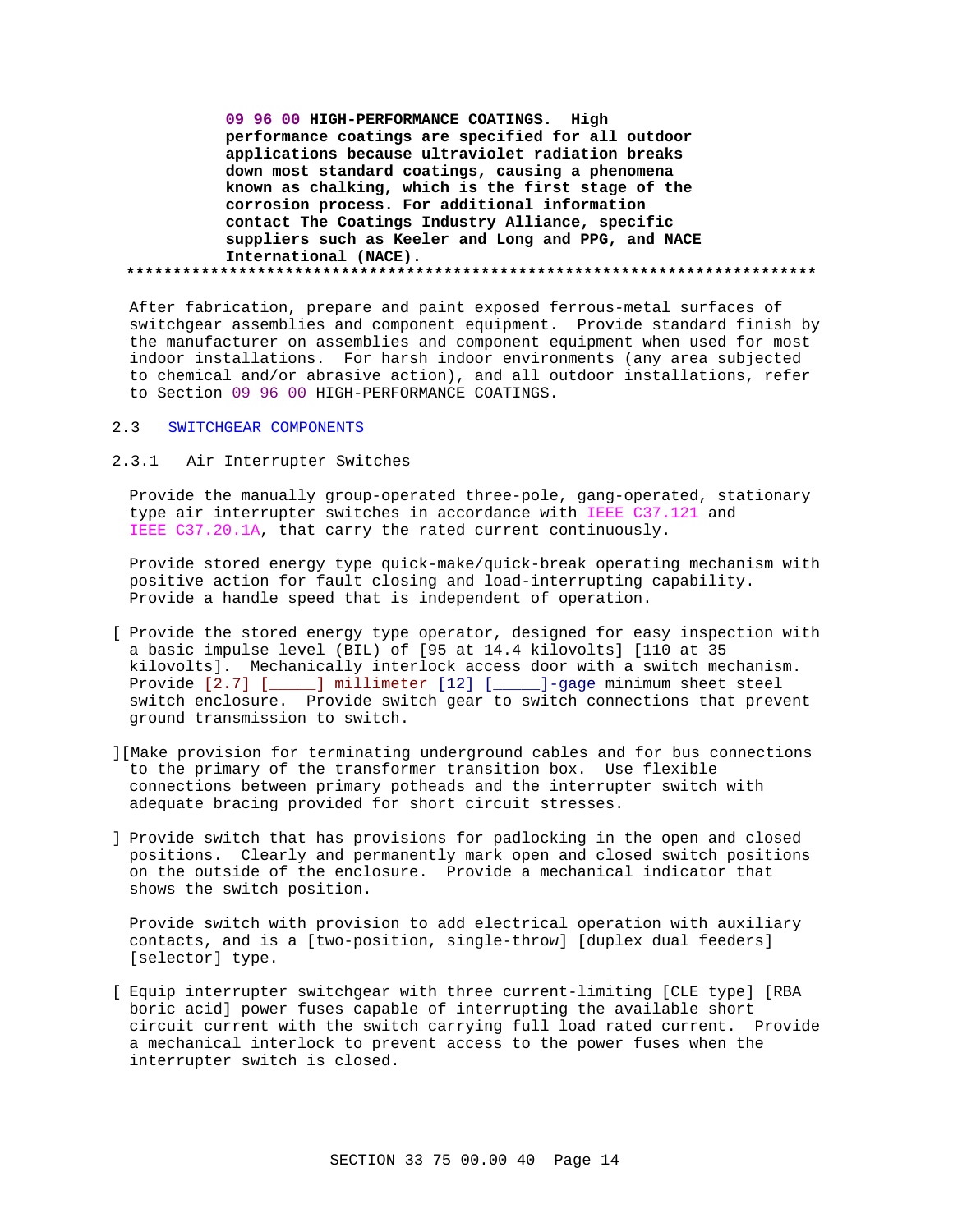### ]2.3.2 Power Circuit Breakers

Provide air circuit breakers of the [manually] [electrically] operated type as indicated, conforming to Section 26 05 70.00 40 HIGH VOLTAGE OVERCURRENT PROTECTIVE DEVICES and Section 26 05 71.00 40 LOW VOLTAGE OVERCURRENT PROTECTIVE DEVICES.

### 2.3.3 Molded-Case Circuit Breakers

Provide molded-case circuit breakers that conform to Section 26 05 70.00 40 HIGH VOLTAGE OVERCURRENT PROTECTIVE DEVICES and Section 26 05 71.00 40 LOW VOLTAGE OVERCURRENT PROTECTIVE DEVICES.

## 2.3.4 Instruments and Instrument Transformers

Provide indicating instruments, protective relays, current and potential transformers, instrument transfer switches, and control-power transformers that conform to the applicable requirements of Section 26 05 70.00 40 HIGH VOLTAGE OVERCURRENT PROTECTIVE DEVICES and Section 26 05 71.00 40 LOW VOLTAGE OVERCURRENT PROTECTIVE DEVICES.

2.3.5 Control-Power Circuit Overcurrent Protection

Provide branch-circuit breakers that provide circuit overload protection to compartment heater, lights, convenience outlets, transformer fans, and other devices.

# 2.3.6 Automatic/Manual Transfer Switch

Provide the rotary snap-action type automatic/manual transfer switch with silver-plated contacts. Provide a manually operated two-position transfer switch device designed to interrupt the automatic transfer and close-back features of the system when the transfer switch is in the manual position. Ensure switch permits the transfer of all load to a particular switchgear assembly without a service interruption when the transfer switch is in the automatic position.

### 2.3.7 Control-Power Circuit Contactor

Provide a contactor for automatic transfer of control-power that is designed for 120/240-volt, single-phase, 60-Hz service with current rating. Provide contactor that is the open type, two-pole, double-throw with solid neutral connections and that automatically transfers its load circuits to the alternate power supply upon loss of power in the normal supply. Provide a device that is electrically operated and mechanically held and that obtains its operating current from the source to which the load is transferred. Provide contactors for automatic transfer of control power that is suitable for installation in metal-clad switchgear.

#### 2.3.8 Service and Maintenance Devices

Include the following service and maintenance devices as a part of the substations:

- a. A manual handle for operating the air and power circuit breaker isolating mechanism
- b. Removable manual maintenance closing devices for air and power circuit breakers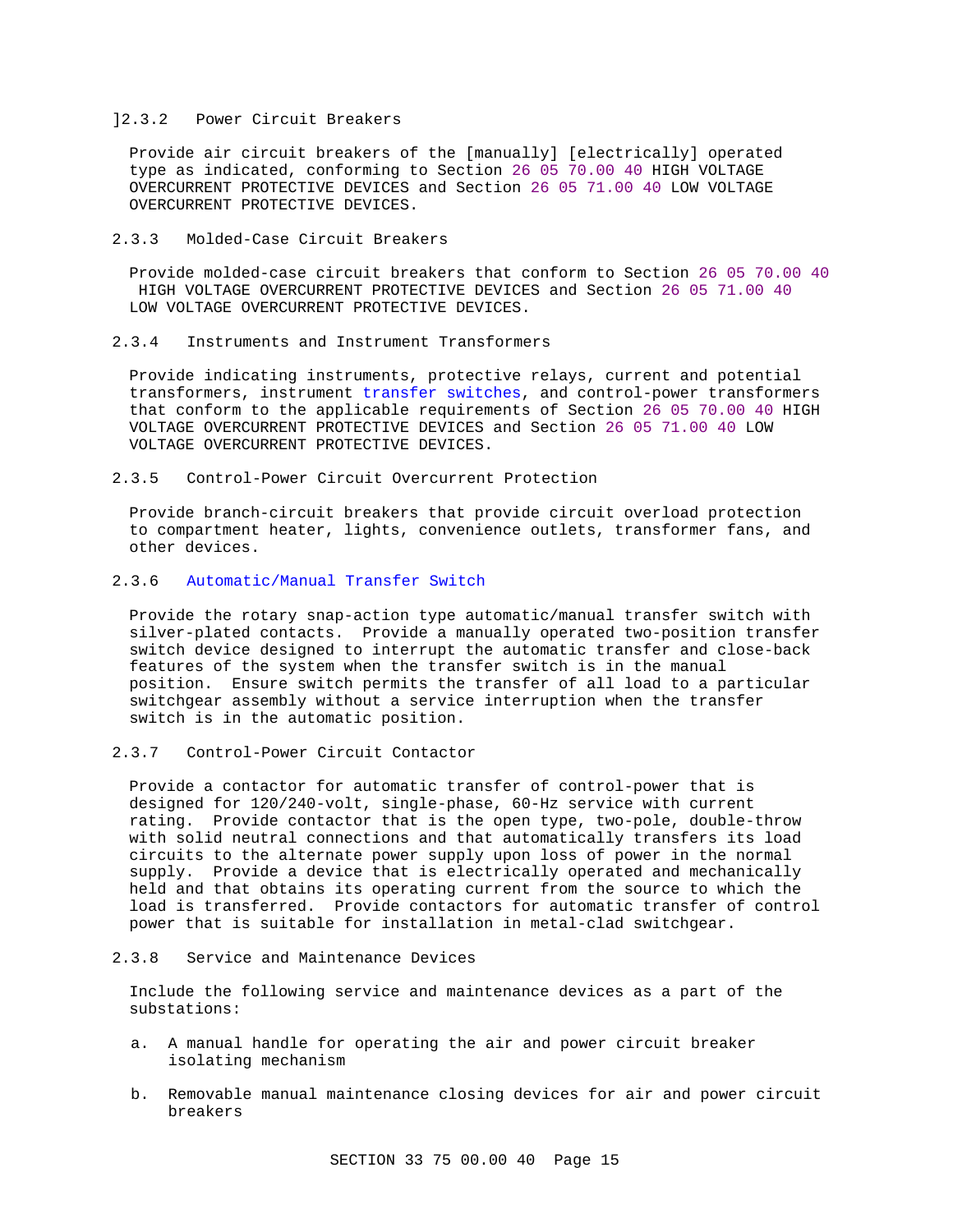- c. Transfer trucks for air and power circuit breakers
- d. Facilities for operating air and power circuit breakers in the test or removed position
- e. Facilities for withdrawing air and power circuit breakers for inspection or maintenance
- f. Test plugs and cable for meters and relays
- 2.3.9 Protective Relays and Devices

Provide protective relays and devices that comply with Section 26 05 70.00 40 HIGH VOLTAGE OVERCURRENT PROTECTIVE DEVICES and Section 26 05 71.00 40 LOW VOLTAGE OVERCURRENT PROTECTIVE DEVICES.

## 2.3.10 Space Heaters

## **\*\*\*\*\*\*\*\*\*\*\*\*\*\*\*\*\*\*\*\*\*\*\*\*\*\*\*\*\*\*\*\*\*\*\*\*\*\*\*\*\*\*\*\*\*\*\*\*\*\*\*\*\*\*\*\*\*\*\*\*\*\*\*\*\*\*\*\*\*\*\*\*\*\***

**NOTE: Include the following paragraphs for outdoor switchgear assemblies and indoor assemblies which are in humid environments. Provide space heaters to prevent moisture build-up in ventilated compartments.**

**Wattage supplied by heaters is one-fourth of heater nameplate rating when 240-volt heaters are operated at 120 volts. \*\*\*\*\*\*\*\*\*\*\*\*\*\*\*\*\*\*\*\*\*\*\*\*\*\*\*\*\*\*\*\*\*\*\*\*\*\*\*\*\*\*\*\*\*\*\*\*\*\*\*\*\*\*\*\*\*\*\*\*\*\*\*\*\*\*\*\*\*\*\*\*\*\***

Equip each section of the switchgear assembly with externally energized space heaters providing approximately 40 watts per square meter 4 watts per square foot of outer surface area. Provide heaters that have a power density that does not exceed 4 watts per 650 square millimeter per square inch of heater element surface. Provide heaters rated at 240 volts for connection to 120 volts. Locate heaters at the lowest portion of each space to be heated. Cover terminals. Use thermostats to regulate the temperature.

Provide heaters that are installed and operable at the time of shipment so that the heaters can be operated immediately upon arrival at the site, during storage, or before installation. Provide connection locations that are marked prominently on drawings and shipping covers and that have temporary leads for storage operation. Make leads easily accessible without having to remove shipping protection.

#### 2.3.11 External Voltage Source

Group together all externally powered wiring to the switch as much as possible and connected to a terminal block which is marked with a laminated plastic nameplate having 5 millimeter 3/16-inch high white letters on a red background as follows:

#### DANGER - EXTERNAL VOLTAGE SOURCE

Provide externally powered wiring that includes 120-volt unit space heaters.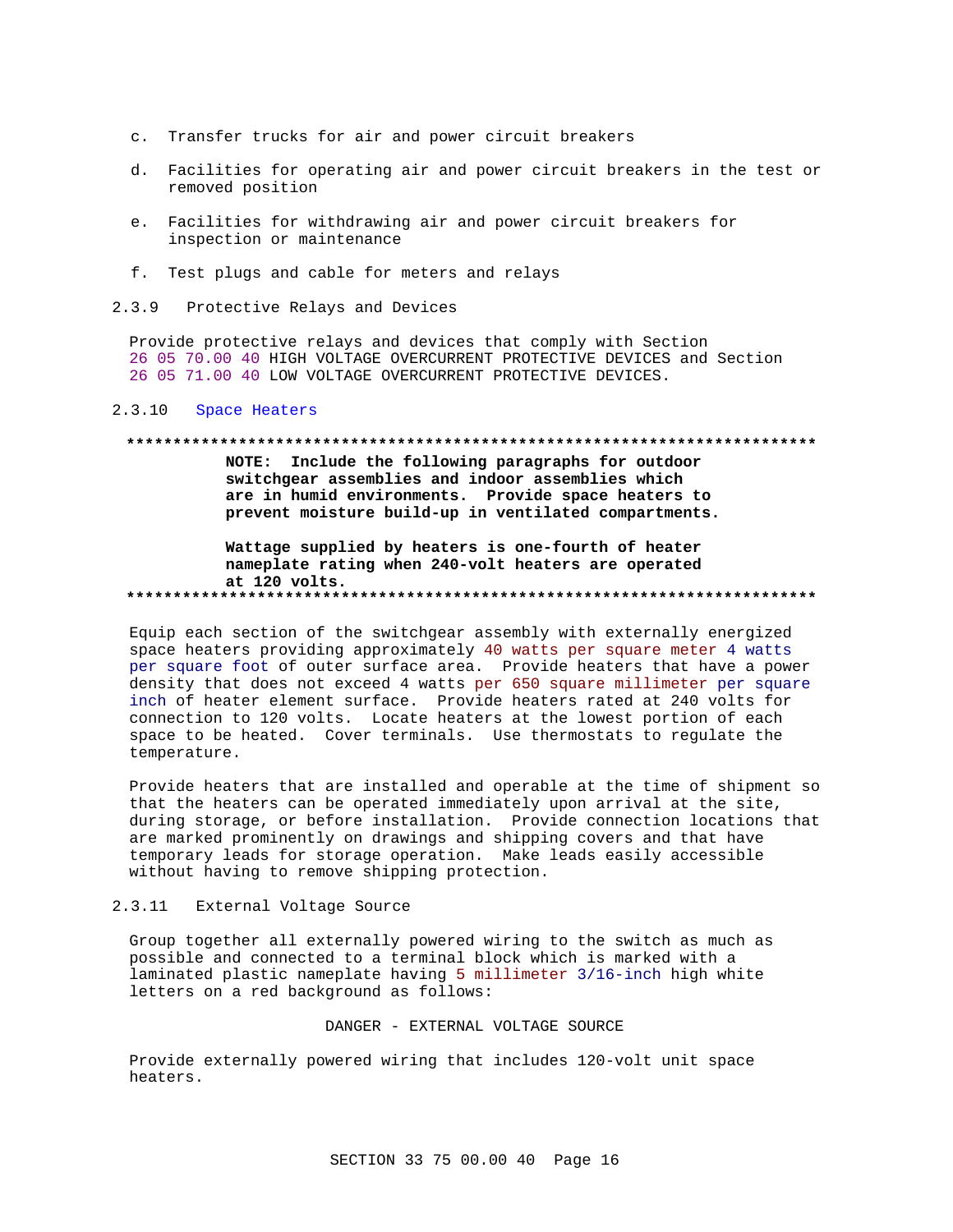#### 2.4 FACTORY TESTING

Make factory tests on transformers and switchgear assemblies in accordance with the applicable provisions of the referenced standards.

Perform tests on transformers that include resistance measurements of windings, ratio tests, polarity and phase-rotation tests, no-load loss at rated voltage, excitation current at rated voltage, impedance voltage and load-loss at rated current, insulation power factor tests, and dielectric tests. Conduct tests in accordance with IEEE C57.12.90.

Perform tests on switchgear assemblies that include mechanical operational tests, electrical operation and control-wiring tests, relaying and metering circuit performance tests, and dielectric tests. Conduct tests in accordance with IEEE 4.

#### PART 3 EXECUTION

#### 3.1 INSTALLATION

Submit installation drawings for the switchgear assemblies. Provide drawings that include complete details of equipment layout and design.

Make installation conform to IEEE C2 and NFPA 70.

Electrically and mechanically connect complete assembly together at the site from coordinated subassemblies shipped in complete sections from the manufacturer. Provide installation that is carefully aligned, leveled, and secured to the foundation and that conforms to the manufacturer's recommendations.

Install noncurrent carrying parts and enclosures of the switchgear; bonded together and grounded to the ground grid with a maximum resistance to ground of 20 ohms. Exothermically weld inaccessible ground connections in accordance with UL 467. The minimum size of ground conductor is 11.7 millimeter diameter 4/0 AWG.

# **\*\*\*\*\*\*\*\*\*\*\*\*\*\*\*\*\*\*\*\*\*\*\*\*\*\*\*\*\*\*\*\*\*\*\*\*\*\*\*\*\*\*\*\*\*\*\*\*\*\*\*\*\*\*\*\*\*\*\*\*\*\*\*\*\*\*\*\*\*\*\*\*\*\* NOTE: The following applies to high-voltage switchgear only. \*\*\*\*\*\*\*\*\*\*\*\*\*\*\*\*\*\*\*\*\*\*\*\*\*\*\*\*\*\*\*\*\*\*\*\*\*\*\*\*\*\*\*\*\*\*\*\*\*\*\*\*\*\*\*\*\*\*\*\*\*\*\*\*\*\*\*\*\*\*\*\*\*\***

Provide switchgear with an earth ground resistance pad as shown on the drawings. Provide a switchgear resistance to ground that does not exceed the following values:

5,000 kVA and above 3 ohms

5,000 kVA and below 5 ohms

For switchgear assemblies separated for shipping, carefully join assemblies to present a neat appearance. Tighten main and ground bus joints to manufacturer's recommended torque values. Handle assemblies with lifting devices.

### 3.2 FIELD TESTING

Subject main bus of switchgear assemblies to insulation resistance and high-voltage, 60-hertz withstand tests after installation is completed and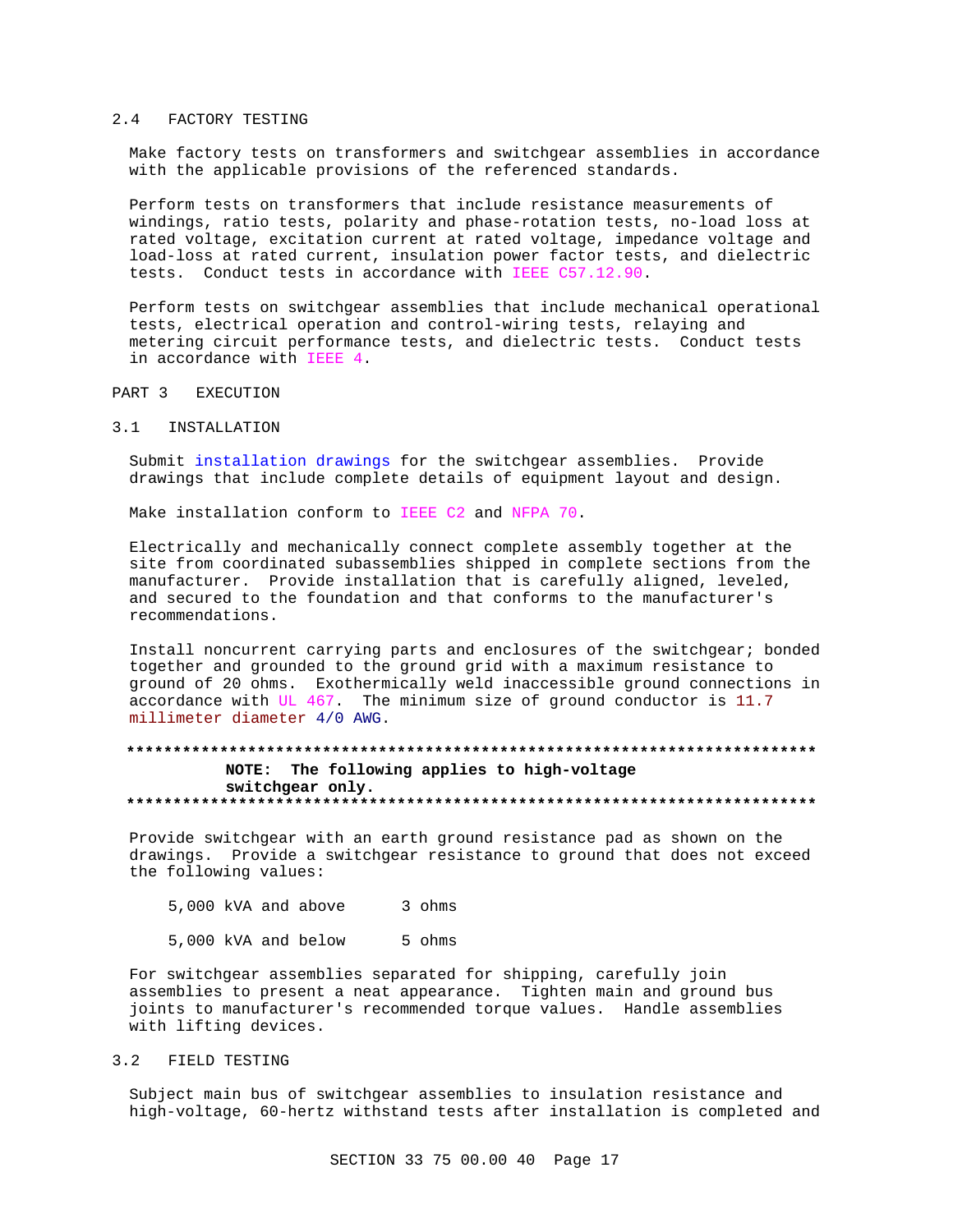ready for operation. Perform electrical current and voltage tests in accordance with referenced standards in this section.

Provide test equipment, labor, and technical assistance to perform the electrical acceptance tests as herein specified.

Disconnect incoming section main bus from the power supply and primary feeder cables, and ground the switchgear enclosure before the insulation and high-voltage tests are conducted.

Disconnect outgoing section main bus from the secondary feeder cables and from the power supply and primary feeder cables. Ground the switchgear enclosure before conducting insulation and high-voltage tests.

Conduct an insulation-resistance test on the main bus of the incoming section with a [5,000] [2,500]-volt insulation-resistance test set.

Conduct an insulation-resistance test on the main bus of the outgoing section with a [1,000] [2,500] [500]-volt insulation-resistance test set.

Apply test for not less than five minutes and until three equal consecutive readings, one minute apart, are obtained. Record readings every 30 seconds during the first two minutes and every minute thereafter. Minimum acceptable resistance reading is 100 megohms.

Upon satisfactory completion of the insulation-resistance test, subject the main bus to a high-voltage (hi-pot) withstand test. Provide test voltage that is equal to [100 percent for 60 Hz] [75 percent for dc] of the values shown in IEEE C37.20.1A for metal-clad switchgear and metal-enclosed low-voltage power-circuit-breaker switchgear. Apply test for one minute.

Upon satisfactory completion of the high-voltage withstand test, give the main bus a second insulation-resistance test as before. Results of the second test are required to be within five percent of the first test and indicate no evidence of permanent injury by the high-potential test.

Subject weatherproof enclosure and switchgear assembly to a weatherproof test conducted at the site in the presence of the Contracting Officer in accordance with IEEE C37.20.1A.

Provide tests on switchgear assemblies that include electrical and mechanical operational tests, control-wiring tests, relaying and metering circuit performance tests, and dielectric tests. Conduct tests in accordance with IEEE 4.

Final acceptance depends upon the satisfactory performance of the equipment under test. Provide final test data to the Contracting Officer. Provide data with a cover letter/sheet clearly marked with the System name, Date, and the words "Final Test Data - Forward to the Systems Engineer/Condition Monitoring Office/Predictive Testing Group for inclusion in the Maintenance Database."

## 3.3 SYSTEM STARTUP

## 3.3.1 Relay Settings And Tests

Properly coordinate circuit-interrupting devices before the switchgear assemblies are energized. Thoroughly inspect and adjust relays at the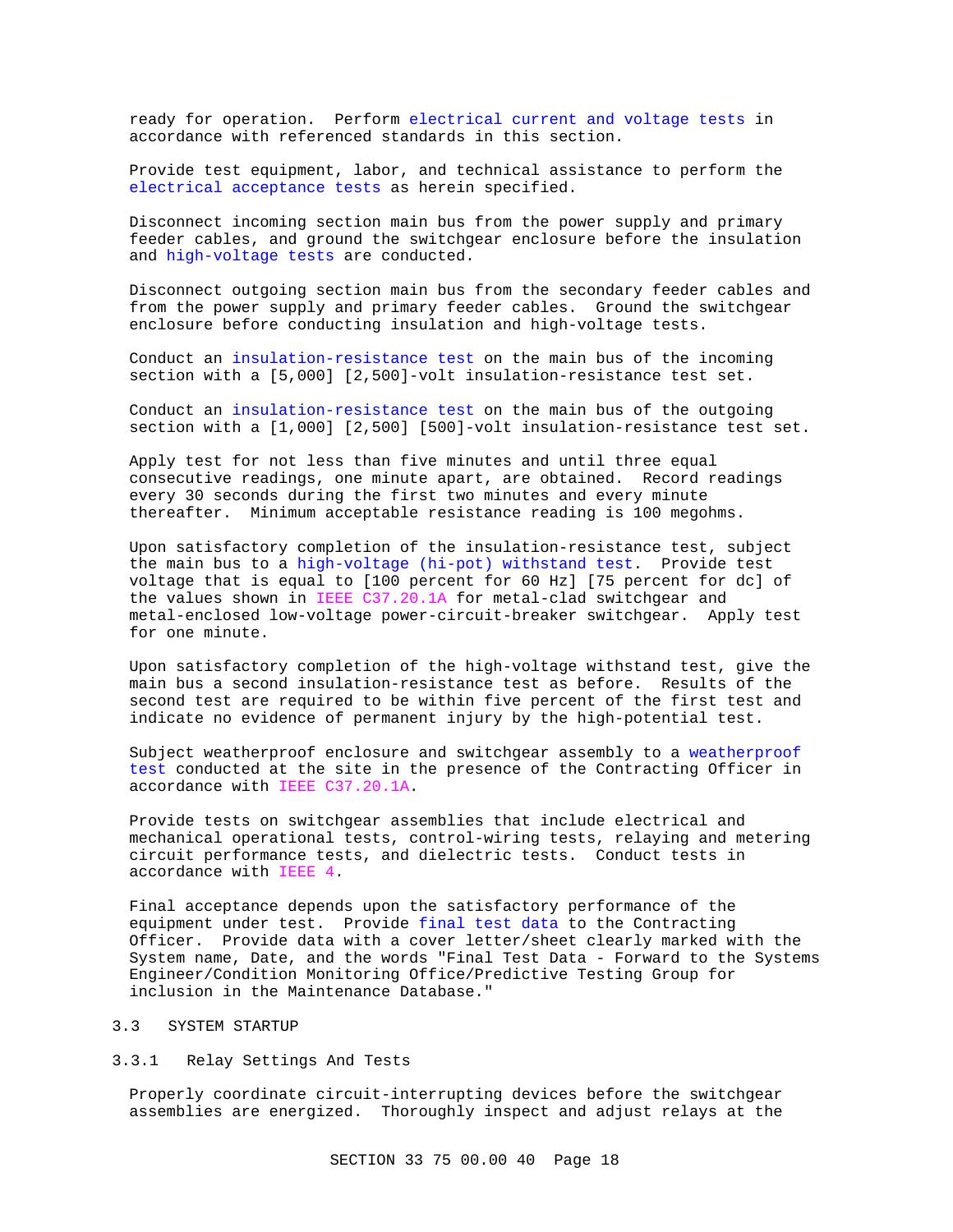site in the presence of and at the discretion of the Contracting Officer.

### 3.3.2 Preliminary Inspection

Conduct preliminary inspection of electrical equipment. Make relay settings and tests only after the preliminary survey and system coordination survey have been completed. Provide preliminary inspection, relay settings, and tests as follows:

- a. Inspect equipment for damage or maladjustment caused by shipment or installation. Remove wedges, ties, blocks, and other packing material installed by manufacturer to prevent damage in shipment.
- b. Verify protective relays, auxiliary relays, trip coils, trip circuit seal-in and target coils, fuses, and instrument transformers to be of the proper type and range.
- c. Perform electrical continuity tests on current, potential, and control circuits.
- d. Perform Ratio and polarity tests on current and potential transformers.
- e. Perform insulation tests on relays, wiring, instrument-transformer secondary windings, and instruments.

Remove each adjustable relay from its case and calibrate separately as an instrument, using a variable alternating-current source and an accurate timing device. Verify with this procedure that the relay has not been damaged in shipment and that it performs in accordance with previously prepared time-current coordination curves at specified current tap and time dial settings.

With the relay disconnected and the main current transformer effectively open, apply a current test to the remainder of the secondary circuit to detect any open or short-circuit connections.

Reinstall and connect relays into their current-transformer secondary and control circuits.

Report any defects in electrical equipment, protective devices, wiring, or other conditions that prevent complete coordination and the successful operation of equipment to the Contracting Officer before proceeding with the work.

After the installation has been thoroughly tested and certified to be in satisfactory condition, with relays calibrated and adjusted to the proper current tap and time dial setting, request permission to energize the equipment at system voltage for final testing.

## 3.3.3 Energizing Switchgear Assemblies

## **\*\*\*\*\*\*\*\*\*\*\*\*\*\*\*\*\*\*\*\*\*\*\*\*\*\*\*\*\*\*\*\*\*\*\*\*\*\*\*\*\*\*\*\*\*\*\*\*\*\*\*\*\*\*\*\*\*\*\*\*\*\*\*\*\*\*\*\*\*\*\*\*\*\* NOTE: When required by the project, replace the following paragraphs with the statement "Switchgear assemblies will be energized by Government personnel." \*\*\*\*\*\*\*\*\*\*\*\*\*\*\*\*\*\*\*\*\*\*\*\*\*\*\*\*\*\*\*\*\*\*\*\*\*\*\*\*\*\*\*\*\*\*\*\*\*\*\*\*\*\*\*\*\*\*\*\*\*\*\*\*\*\*\*\*\*\*\*\*\*\***

Do not energize switchgear assembly until it is completely installed,